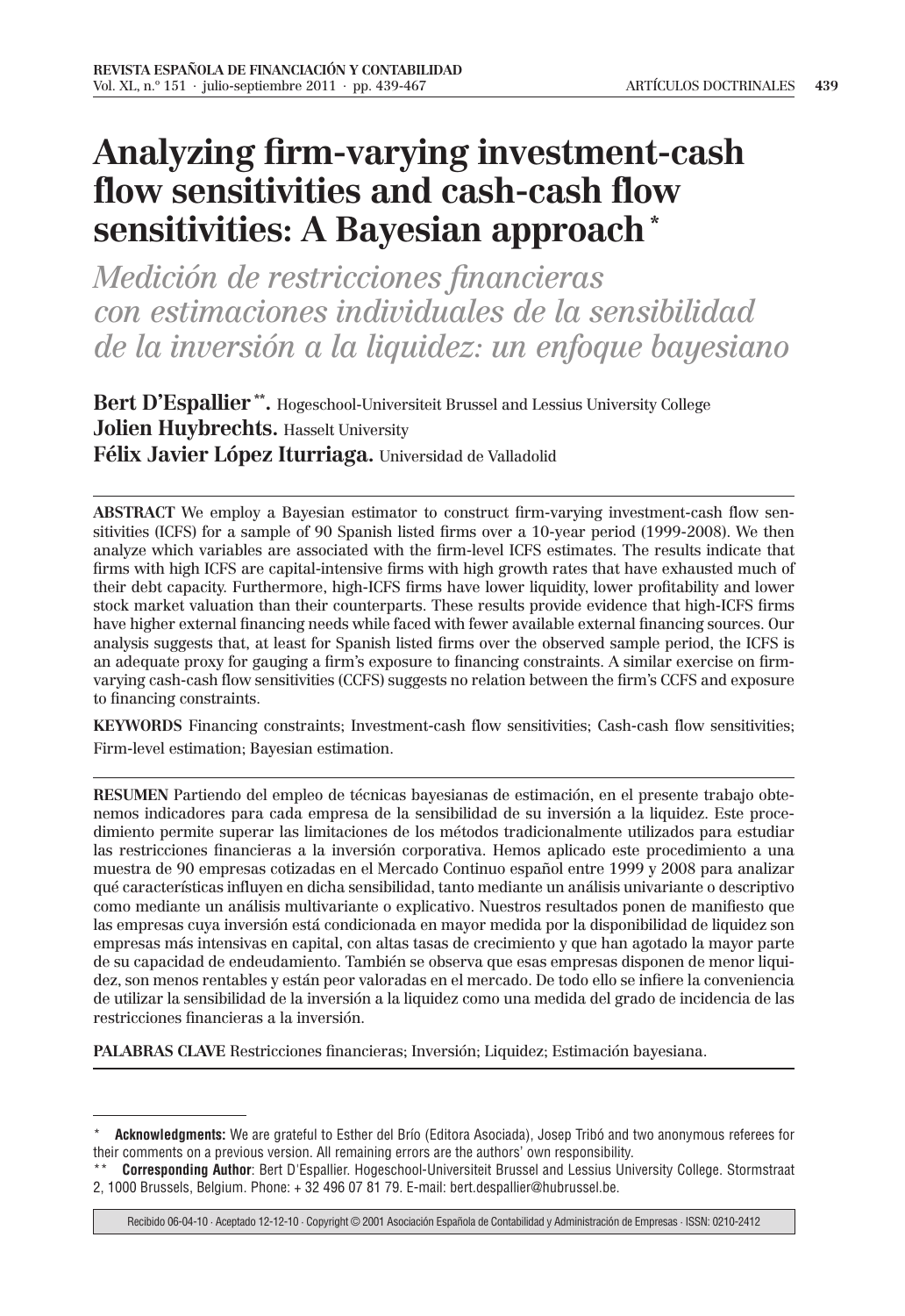## **1. INTRODUCTION**

Whether the investment-cash flow sensitivity (ICFS) or the cash-cash flow sensitivity (CCFS) is a good proxy to gauge a firm's exposure to financing constraints is a question that has puzzled researchers for some time (Fazzari *et al.*, 2000; Kaplan and Zingales, 1997 and 2000).

While a number of recent empirical studies support the performance of the ICFS metric in measuring financing constraints (Islam and Mozumdar, 2007; Carpenter and Guariglia, 2008; A˘gca and Mozumdar, 2008), other studies remain skeptical on its usefulness (Ericksonand Whited, 2000; Lyandres, 2007; Wei and Zhang, 2008). For the more recent CCFS metric, opinions also differ. Whereas most empirical studies find a higher CCFS for firms more likely to suffer from financing constraints (see for example Almeida *et al.*, 2004; Khurana *et al.*, 2006), other studies claim there is no relation (Riddick and Whited, 2009; D'Espallier *et al.*, 2008). The overall conclusion seems to be that the literature is still in doubt whether the firm's exposure to financing constraints should be assessed by studying the firm's investment behavior (ICFS) or the firm's cash behavior (CCFS) in response to a cash flow shock.

In order to help resolve this «yes or no»—debate that has dominated the empirical literature for years, a few papers have shifted the estimation method towards constructing ICFS or CCFS on the *firm-level—* (see for instance D'Espallier *et al.*, 2008; Hovakimian, 2009; Hovakimian and Hovakimian, 2009). This is in stark contrast with the bulk of research, in which *sample-level* ICFS estimates are compared across groups with a different likelihood of financing constraints. The main benefit of the former methodology is that, once the firm-varying ICFS estimates have been constructed, one can analyze in greater detail which variables are driving the firm's ICFS, enabling a more thorough judgment on the usefulness of the metric.

In this paper, we argue that firm-varying ICFS estimates can be conveniently recovered by means of a Bayesian analysis. This estimation method is well-suited to model heterogeneous slopes in the context of panel data (Hansen *et al.*, 2004). Therefore, firm-varying cash flow coefficients can be estimated directly from the reduced-form investment equation. As a result, the firm-varying ICFS estimates comply with the theoretical definition of ICFS and are constructed in accordance with the underlying investment model. Similarly, firm-varying CCFS estimates can be recovered by modeling firm-varying cash flow coefficients in the underlying cash model. The Bayesian estimation method has been widely used in a variety of academic fields, including social science research, and can be considered a robust estimation method. The first aim of this paper is thus to propose the Bayesian estimator as a flexible and easy-to-use method for recovering firm-varying ICFS (and CCFS estimates) in coherence with the underlying reduced-form investment model (and reduced-form cash model).

Once firm-varying ICFS and CCFS estimates have been constructed using the Bayesian method, we use univariate and regression analysis to analyze which variables are driving both metrics. Such an ex post analysis is very similar to other papers that have analyzed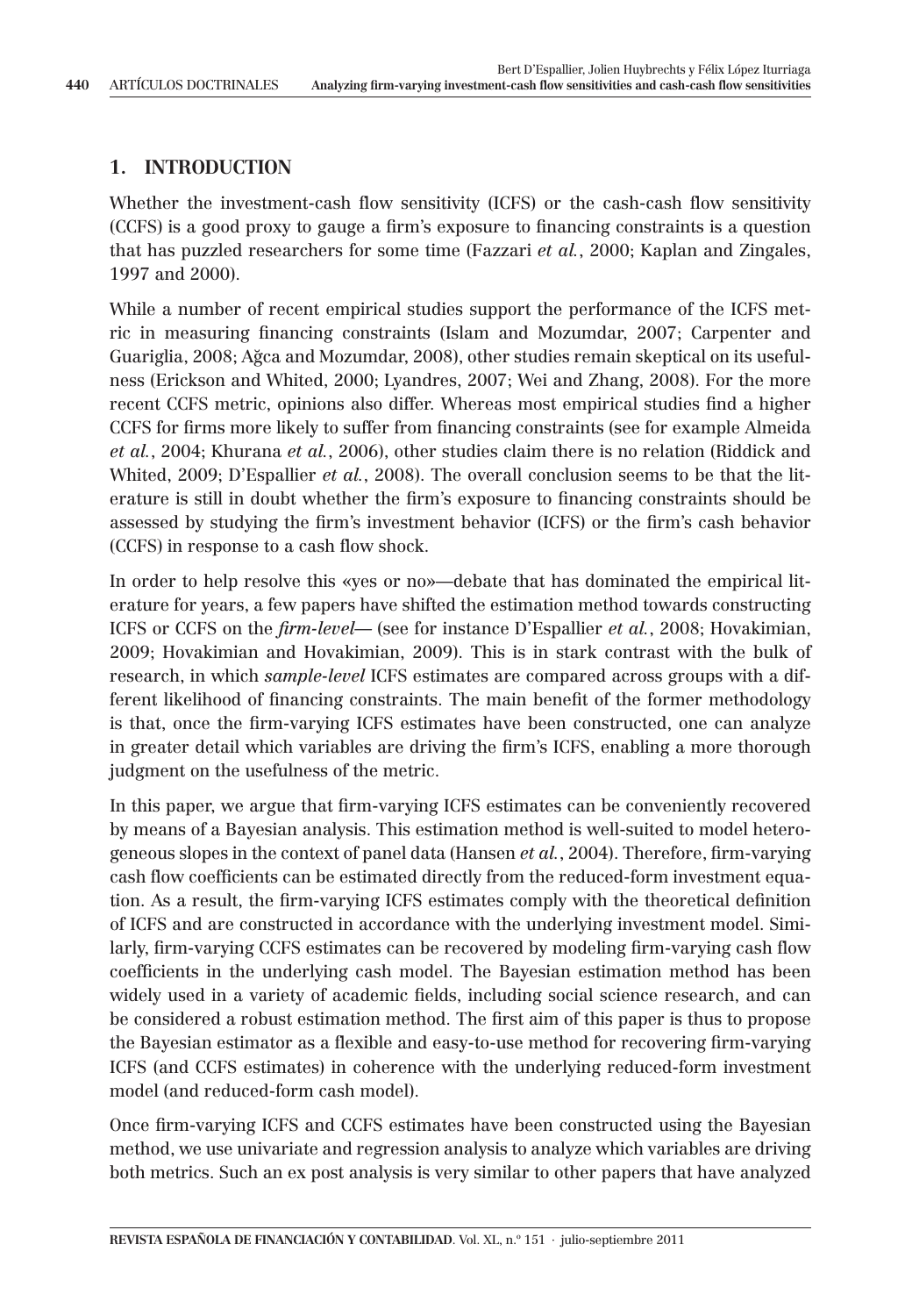ICFS and CCFS at the firm-level. The second aim of this paper is thus to shed new light on the debate regarding the usefulness of the ICFS and CCFS metrics in capturing financing constraints.

The results are based upon a sample of 90 Spanish listed firms over a 10-year period from 1999 to 2008. We find that firms with high ICFS values are significantly different from firms with low ICFS values in terms of exposure to financing constraints. High-ICFS firms are capital intensive and have high growth rates, suggesting that a high ICFS is associated with higher external financing needs. High-ICFS firms also have higher debt rates but lower liquidity levels and profitability levels, suggesting that they are less likely to access additional external funding in debt markets. Furthermore, high-ICFS firms are valued lower on the stock markets than their counterparts with lower ICFS values, suggesting that raising additional external equity will also prove more difficult. These results suggest that, at least for this sample over the observed sample period, the ICFS is a good indicator for assessing a firm's exposure to financing constraints. Interestingly, a similar analysis of the firm's CCFS yields very different results. We find that the CCFS metric is not related to increased financing needs nor to lower access to financing, suggesting the firm's CCFS is not a good measure for capturing the firm's susceptibility to financing constraints.

This paper proceeds as follows. Section 2 provides an overview of the most recent studies on ICFS and CCFS and contains an overview of the Spanish evidence on this matter. Section 3 introduces the Bayesian estimator as a flexible method for recovering firmvarying ICFS estimates from a reduced-form investment equation and firm-varying CCFS estimates from a reduced-form cash equation. Section 4 describes the data and discusses the main empirical results. Section 5 summarizes the results and discusses the implications of the research.

## **2. CONCEPTUAL FRAMEWORK**

## **2.1. FINANCING CONSTRAINTS AND THE FIRM'S ICFS AND CCFS**

The theoretical arguments on financing constraints and their impact on corporate finance policies are relatively well-established. Fazzari *et al.* (1988) and Carpenter and Petersen (2002) show that in the presence of costly external financing due to informational asymmetries between investors and the firm, the firm will depend mainly on internal funds, resulting in sub-optimal investment. In other words, agency problems translate into a cost wedge where the cost of external funds is higher than the cost of internal funds, causing some firms to have only limited access to outside funds (Bond *et al.*, 2003; Cleary *et al.*, 2007). We call these firms «financially constrained», since that they are not growing at an optimal level because of a lack of outside funding. The existence of financing constraints poses a barrier for growth not only for individual firms, but also for the entire macro-economic environment (Bernanke *et al.*, 1996).

Despite agreement on the theoretical issues, there is much controversy over how these financing constraints can be measured empirically. Thus far, two metrics have been sug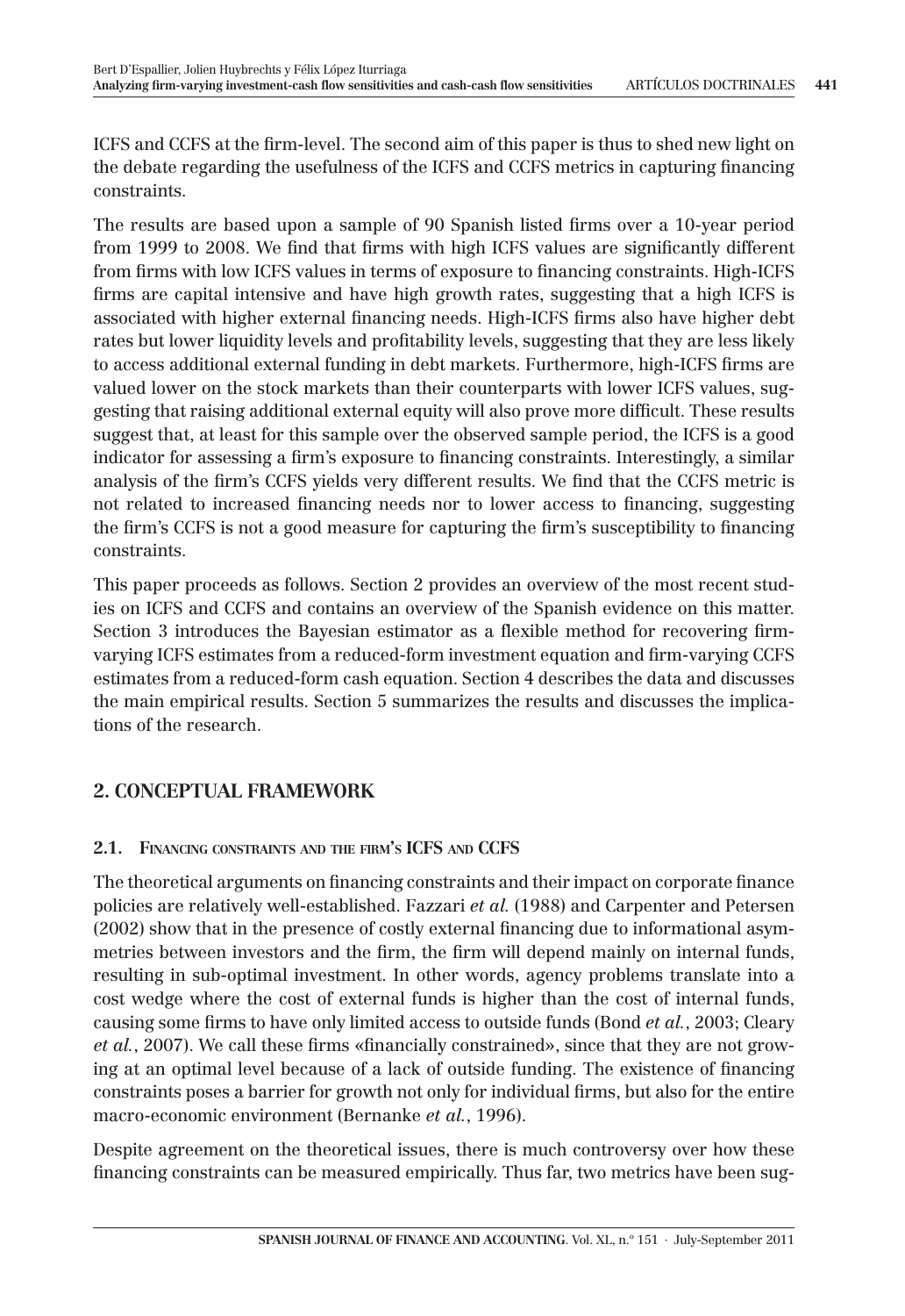gested —the firm's ICFS and CCFS— but there is much disagreement on the usefulness of each of these metrics. The ICFS metric measures the firm's investment response due to a change in cash flow and is estimated by adding cash flow in a reduced-form investment equation. The cash flow coefficient in this equation is the ICFS. This metric is supposed to be higher when there is greater exposure to financing constraints because a firm that has only limited access to external funds must invest at the pace of its retained earnings. A large body of empirical research has verified this assertion by estimating a sample-level ICFS for different groups of firms that have a different likelihood of financing constraints. For instance, Hoshi *et al.* (1991) and Deloof (1998) find that the ICFS is higher for firms with looser banking relationships. Similarly, Kashyap *et al.* (1994) and Calomiris *et al.* (1995) find that the ICFS is higher for younger firms. Bond *et al.* (2003) and Islam and Mozumdar (2007) find that ICFS is higher in market-based economies than in bank-based countries.

However, many other studies have been skeptical of the usefulness of measuring financing constraints by means of ICFS. For instance, Kaplan and Zingales (1997), Cleary (1999) and Kadapakkam *et al.* (1998) provide counter-evidence that the ICFS is actually lower for firms that are more likely to suffer from capital market imperfections. Along the same lines, Erickson and Whited (2000) argue that a significant ICFS is driven by measurement error in the reduced-form investment equation in the sense that controls for investment opportunities (for instance, Tobin's  $O$ ) are insufficient and therefore the cash flow coefficient captures increased investment opportunities rather than financing constraints.

Despite many subsequent studies and significant progress in methodological issues, the disagreement among researchers persists even in the most recent literature. For instance, while some recent studies find that ICFS is higher for firms that seem more likely to suffer from financing constraints even after taking into account mis-measurement error and endogeneity of cash flow (Carpenter and Guariglia, 2008; Guariglia, 2008; Islam and Mozumdar, 2007), other studies remain highly skeptical regarding the usefulness of ICFS (Bond and Cummins, 2001; Cummins *et al.,* 2006).

The more recently proposed CCFS metric, measures a firm's *cash* response in the event of a cash flow shock, and is estimated by adding cash flow in a reduced-form cash equation. This metric was developed by Almeida *et al.* (2004), who show that in the presence of costly external finance, a value-maximizing firm will buffer cash to compensate for unexpected fluctuations in income. The cash flow coefficient measures the marginal cash effect of an extra dollar in cash flow, and is supposed to be higher for financially constrained firms since these firms tend to buffer cash, whereas unconstrained firms have no incentive to buffer cash (1).

Using an empirical approach similar to that of the ICFS metric, a number of studies have verified the usefulness of the CCFS metric by comparing sample-level CCFS estimates across groups that differ in their susceptibility to financing constraints. For instance, Khurana *et al.* (2006), Han and Qiu (2007) and Lin (2007) find that the CCFS is higher for

<sup>(1)</sup> As argued in Almeida et al. (2004), this metric analyzes a «financial» variable (cash) rather than a «real» variable (investment), so this approach is less driven by endogeneity or mis-measurement in the underlying reduced-form equation.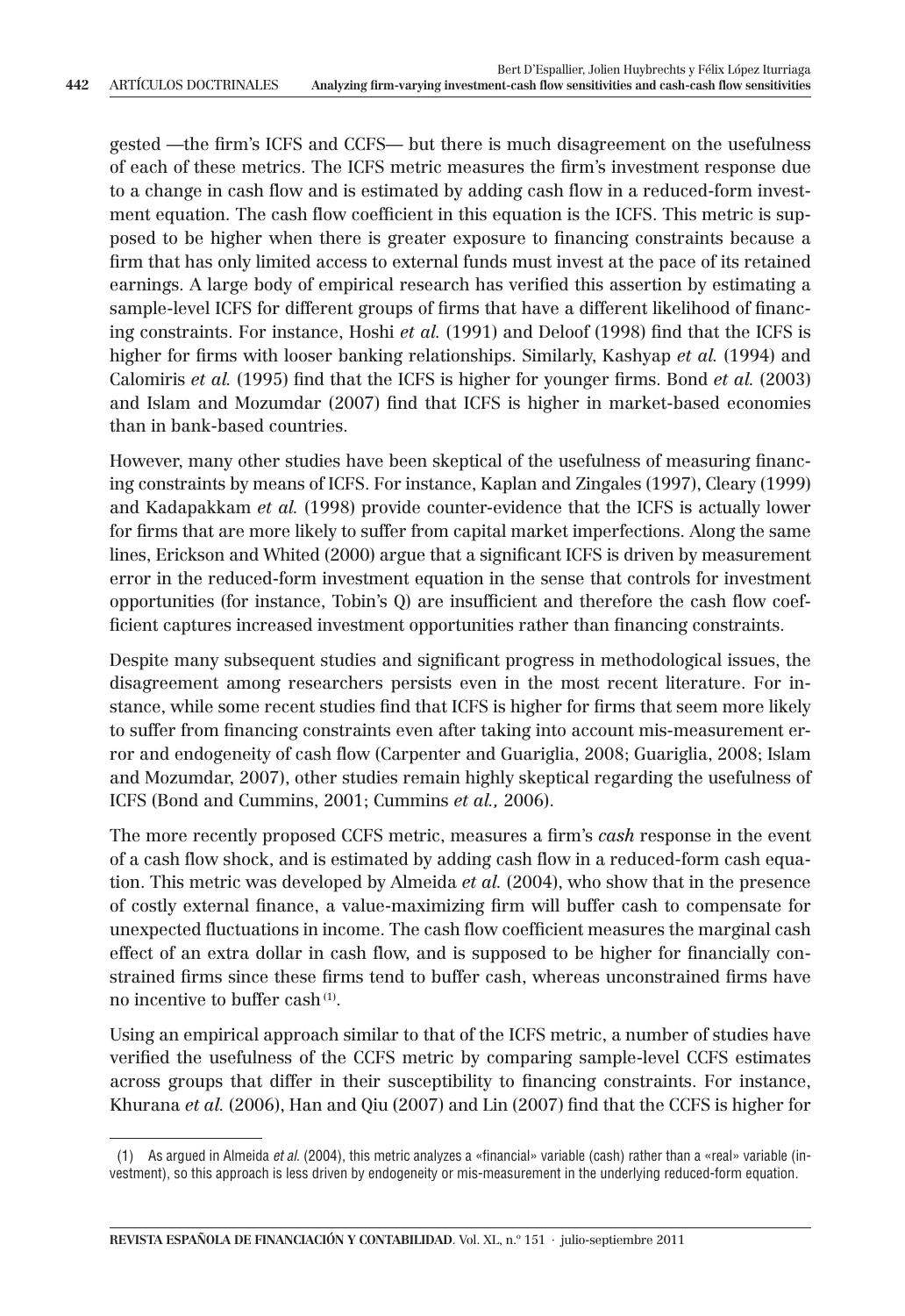firms that are younger, have a looser banking relationship and pay out fewer dividends. However, as is the case with the ICFS metric, opinions on the CCFS metric differ among researchers. For instance, Riddick and Whited (2009) argue that the firm's cash policy is determined by income uncertainty and taxation issues and not by the cost of external funds.

The previous discussion indicates that despite a great deal of research and analysis, existing research is still divided on whether the firm's exposure to financing constraints should be evaluated by studying the firm's investment behavior (ICFS) or the firm's cash behavior (CCFS) in response to a cash flow shock. Nonetheless, this debate seems more relevant than ever in light of today's worldwide financial crisis where credit is scarce and access to outside financing has become increasingly difficult.

## **2.2. SPANISH BACKGROUND**

Research on the impact that financing constraints have on the investment function of manufacturing firms in Spain has run parallel to international studies. After a number of seminal tests of the interrelation between financial decisions and real investment decisions (Alonso and Bentolila, 1993; Hernando and Vallés, 1992; Mato, 1988), the literature has addressed a number of other corporate investment decisions potentially affected by financial factors. These investment decisions range from capital expenditures (Maestro *et al*., 2007; Rodríguez Brito, 2001) to intangible assets (Lozano *et al*., 2001), R&D expenditures (Correa *et al*., 2002), inventories and employment (Hernando and Martínez-Carrascal, 2008).

Similar to the international evidence, most of this literature relies on a sharp division of the firms according to some ex ante criterion to proxy for financing constraints, such as the size of the firm (Álvarez, 1996 and 1998; Estrada and Vallés, 1998; Hernando and Vallés, 1992; Mato, 1990; Maroto, 1997), age of the firm (Hernando and Vallés, 1992), dividend policy (Álvarez, 1996; Hernando and Tiomo, 2002), assets specificity (García, 1998), interest rates (Mato, 1990; Estrada and Vallés, 1998) and bank affiliation (Álvarez, 1996; Hernando and Vallés, 1992; García and Ocaña, 1999; García and Vicente Lorente, 1999).

Most studies find the firm's financial position has a significant impact of on corporate investment decisions, which translates into a significant ICFS. Another common result is the strong influence of liquidity on business investment to the extent that the omission of financial variables leads to the rejection of the neoclassical model (Estrada and Vallés, 1998). In addition to the well documented impact of cash flow, financial leverage arises sometimes as another determinant of business investment (Maroto, 1997). However, it remains unresolved also in the Spanish literature whether the observed relation between financial decisions and real investments in the form of a significant ICFS is indeed a good proxy for assessing the degree of financing constraints.

Furthermore, the shift of the Spanish financial system toward dis-intermediation as well as the current financial crisis that has heavily touched the Spanish economy, suggests that testing whether frictions in capital markets still persist and to what extent financial intermediaries can help to relax financial constraints is more than ever relevant.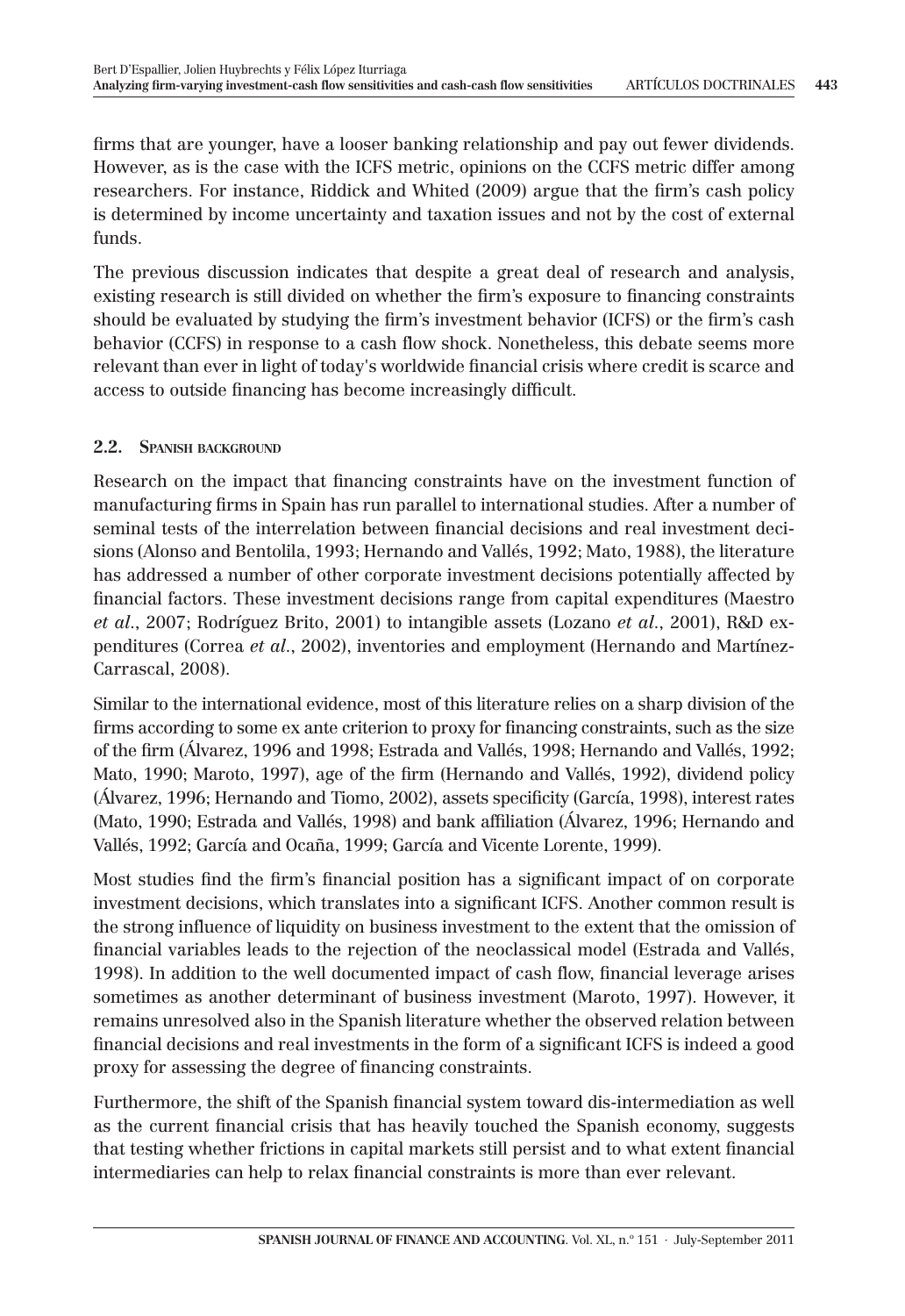## **2.3. BENEFITS AND CHALLENGES OF FIRM-SPECIFIC ESTIMATION**

A recent set of papers have shifted the estimation method towards estimating ICFS or CCFS on the firm-level rather than on the sample-level (see for instance D'Espallier *et al.,* 2008; Hovakimian, 2009; Hovakimian and Hovakimian, 2009). As these papers point out, this approach allows for a more thorough analysis of the usefulness of the ICFS and CCFS metrics in capturing financing constraints.

First, when firm-level sensitivities are being analyzed, there is no need to classify the sample beforehand using a classification criterion that reflects a different susceptibility to financing constraints (for instance, size, payout rate, age, and commercial paper rating). Many authors point out that this ex ante classification approach is problematic because the results are critically dependent upon the classification scheme under consideration and neither classification scheme produces a clear distinction between different degrees in capital market imperfections (Gilchrist and Himmelberg, 1995; Cleary, 1999; Whited and Wu, 2006; Almeida and Campello, 2007).

Second, many authors point out that cash flow might be endogenous in the reduced-form investment equation and in the reduced-form cash equation. This potential endogeneity stems from a possible omitted variables bias problem in the reduced-form equations and might severely bias the sample-level cash flow coefficients (Bond *et al.*, 2003)<sup>(2)</sup>. The second benefit of analyzing firm-level sensitivities is therefore to avoid working with sample-level estimates that are potentially biased because of endogeneity in the underlying reduced-form equation.

Third, the use of firm-level ICFS and CCFS estimates seems to be more in line with the economic theory on financing constraints. Essentially, financing constraints are induced by the firm's agency costs and happen at the individual firm-level and not at the samplelevel. Therefore, a methodological framework that empirically tests for financing constraints should account for firm-level heterogeneity rather than statistically neutralizing all firm-heterogeneity into a single sample-level estimate (Cleary and D'Espallier, 2007).

Finally, after the firm-varying ICFS and CCFS estimates have been computed, one can analyze in detail which variables are driving the sensitivity by means of an ex post analysis. Unraveling which variables affect the firm's ICFS or CCFS allows for a more thorough judgment of how useful the metrics are in capturing financing constraints.

Hovakimian and Hovakimian (2009) construct a mathematical proxy for the firm-level ICFS, defined as the difference between the cash flow weighted time-series average investment of the firm and its simple arithmetic time-series average investment. As the authors point out, this difference will be higher for firms that display higher investment in years with high cash flows and lower investment in years with low cash flows. Alternatively, the difference will be smaller when the level of investment is not severely affected by the level of cash flow. While this is an interesting approach, the suggested definition

<sup>(2)</sup> Not only the cash flow coefficient is potentially affected by this bias, but also any cash flow interaction terms that are often added to investigate the direct impact of a certain observable on the estimated ICFS or CCFS [see for instance Rauh (2006) or Ascioglu et al. (2008)].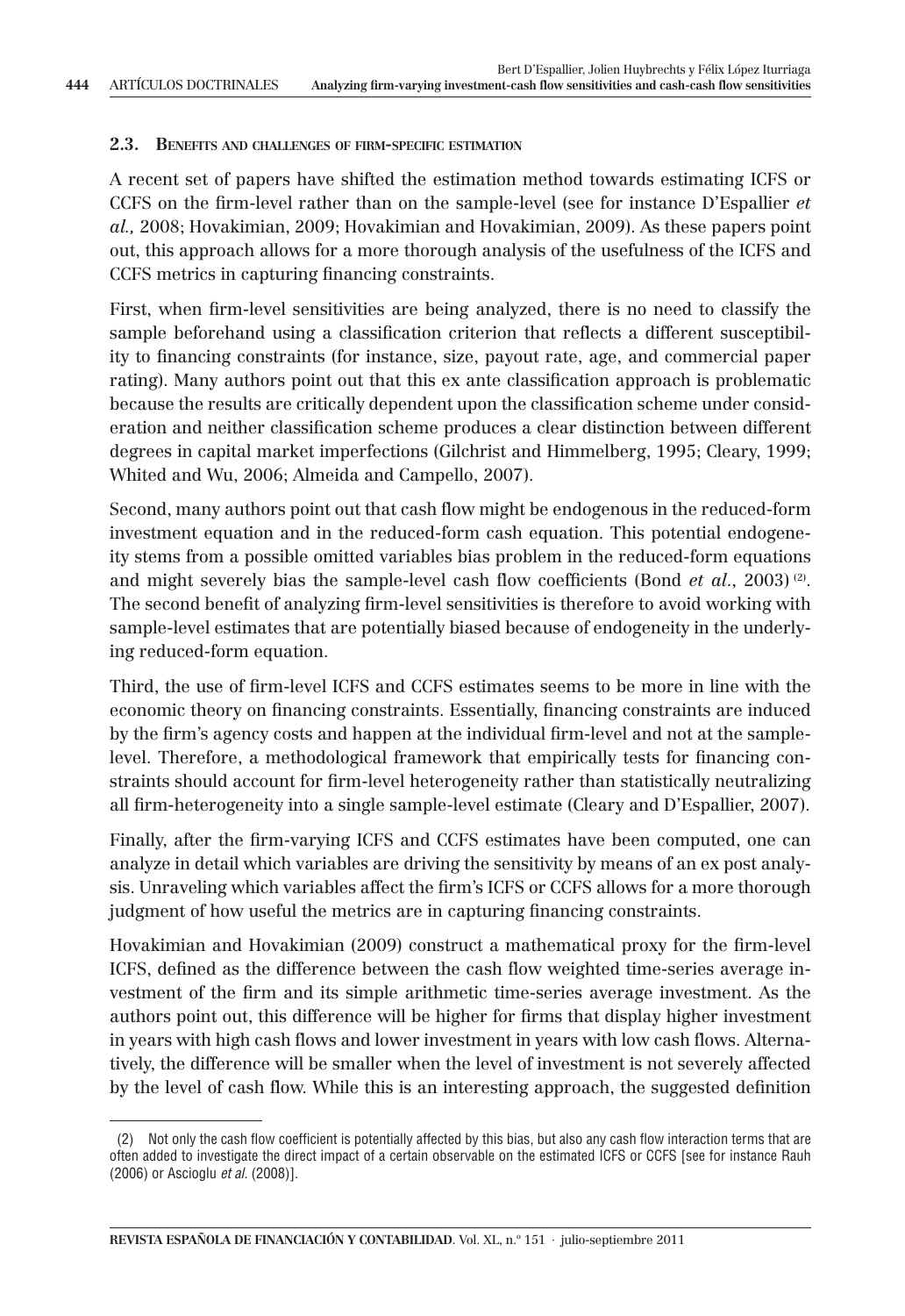only takes into account the actual levels of cash flow and investment. This is not in line with the original definition of ICFS, which is the *change* in investment induced by an exogenous cash flow shock, holding constant the level of investment opportunities. Their mathematical proxy does not take into account that the ICFS is by definition a *marginal* effect and not a *level* effect. As such, their mathematical proxy seems to be at odds with the theoretical definition of ICFS.

An alternative approach is to introduce heterogeneous slopes into the underlying investment equation, thereby estimating a cash flow coefficient for each individual firm. D'Espallier *et al*. (2008) adopt a Generalized Maximum Entropy estimator (GME) to estimate the parameters of the varying slopes model. The main benefit of this approach is that the underlying investment model is respected, thereby complying with the original definition of ICFS.

Overall, there seem to be a number of potential benefits in analyzing ICFS and CCFS on the firm-level rather than on the sample-level. However, it is unknown how these firmlevel estimates should be constructed and existing studies disagree on this matter. The main challenge for this stream of literature is now to come up with a way to construct robust and reliable firm-varying ICFS and CCFS estimates. In this paper we suggest that firm-varying sensitivities can be conveniently recovered from the reduced-form investment and reduced-form cash equations by means of a Bayesian estimation procedure.

## **3. RECOVERING FIRM-VARYING ICFS AND CCFS BY MEANS OF BAYESIAN ESTIMATION**

## **3.1. REDUCED-FORM INVESTMENT MODEL AND REDUCED-FORM CASH MODEL**

To estimate ICFS we use a reduced-form Q model of investment augmented with cash flow which has been used extensively in the literature (Kaplan and Zingales, 1997; Cleary, 1999; Allayannis and Mozumdar, 2004; Cleary, 2006; Islam and Mozumdar, 2007). This model adds the firm's market-to-book value as a proxy for Tobin's Q to control for investment opportunities as follows:

$$
(I_{i,t} / K_{i,t}) = \beta_0 + \beta_1 (CF_{i,t} / L_{i,t}) + \beta_2 MB_{i,t-1} + \mu_i + u_{i,t}
$$
 (1)

where  $(I_{i}, / K_{i,j})$  is the firm's investment rate defined as the change in total fixed assets net from depreciations and amortizations scaled by beginning-of-year capital stock;  $(CF_{i,t}/K_{i,t})$  is the firm's cash flow rate defined as cash flow scaled by beginning-of-year capital stock;  $MB_{i,t}$  is the market-to-book rate measured at the end of the previous accounting year;  $\mu_i$  is a firm-specific effect that takes up unobserved firm-specific heterogeneity and  $u_i$ , is the idiosyncratic error. In addition to looking at this static model, we experiment with the inclusion of lagged investment to take into account that investment projects are typically «lumpy» meaning they carry over to multiple time-periods (Doms and Dunne, 1998; Cooper and Haltiwanger, 2006). We also experiment with the inclusion of sector-dummies and time-dummies to pick up differences in investment between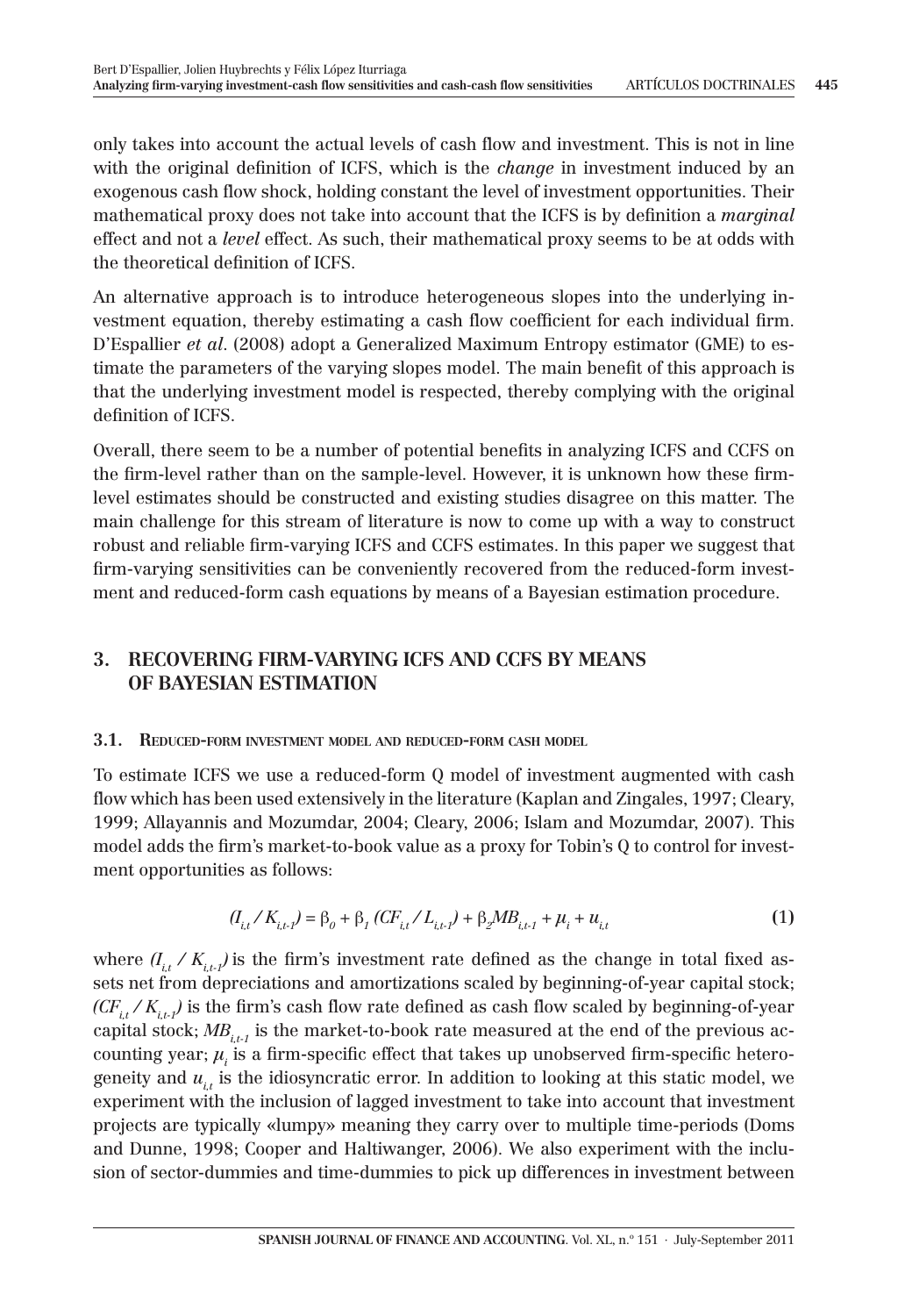sectors and over the years. In model (1) the ICFS is given by the cash flow coefficient  $\beta$ , which measures the investment response due to a change in cash flow  $(3)$ .

To estimate CCFS we use a reduced-form cash model augmented with cash flow. This model relates changes in the cash account to cash flow, firm size (in terms of the natural logarithm of total assets) and market-to-book as a proxy for Tobin's Q in line with Almeida *et al*. (2004) as follows:

$$
(\Delta CH_{i,t}/K_{i,t}) = \beta_0 + \beta_1 (CF_{i,t}/K_{i,t}) + \beta_2 lnTA_{i,t} + \beta_3 MB_{i,t} + \mu_i + u_{i,t}
$$
 (2)

where  $(\Delta CH_{i,t} / K_{i,t})$  is the firm's change in cash and equivalents divided by beginningof-year capital stock;  $(CF_i, /K_{i,t})$  is the firm's cash flow rate defined as cash flow scaled by beginning-of-year capital stock.  $lnTA_{i}$  is the firm's natural logarithm of total assets;  $MB_{i,t}$  is the market-to-book rate measured at the end of the previous accounting year;  $\mu_{_{l}}$  is a firm-specific effect that takes up unobserved firm-specific heterogeneity and  $u_{_{l,t}}$ is the error. Again we experiment with the lagged dependent variable (to allow that the firm's cash policy might carry over into the next time period) and with the inclusion of sector-dummies and time-dummies (to pick up differences in cash policy between sectors and over the years). In model (2), CCFS is given by the cash flow coefficient  $\beta$ , which measures the change in the cash account due to a change in cash flow<sup>(4)</sup>.

## **3.2. FIRM-VARYING ICFS AND CCFS USING BAYESIAN ANALYSIS**

Estimating the parameters of regression equations (1) and (2) using traditional techniques results in a single ICFS and CCFS for the entire sample instead of the desired firmvarying estimates. In order to get firm-varying ICFS and CCFS estimates, we make the cash flow coefficient  $\beta$ , varying for each firm in (1) and (2), which amounts to introducing slope heterogeneity into the equations as follows:

$$
(I_{i,t}/K_{i,t}) = \beta_0 + \beta_{1,i} (CF_{i,t}/K_{i,t}) + \beta_2 MB_{i,t-1} + \mu_i + u_{i,t}
$$
\n(3)

$$
(\Delta CH_{i,t}/K_{i,t-1}) = \beta_0 + \beta_{1,t} \left( CF_{i,t}/K_{i,t-1} \right) + \beta_2 ln T A_{i,t} + \beta_3 M B_{i,t-1} + \mu_i + u_{i,t}
$$
(4)

Estimating the parameters of (3) will return firm-varying ICFS estimates  $\beta_i$ , and estimating the parameters of (4) will return firm-varying CCFS estimates  $\beta_{1i}$ , where index *i* indicates that we obtain a parameter for each individual firm.

From a technical point of view, it is not an easy task to estimate the parameters of (3) and (4). First, equations (3) and (4) do not comply with the everyday functional form of a typical random coefficient panel data model. Indeed, the wellknown random coefficient

 <sup>(3)</sup> In the dynamic model where lagged investment is taken up as an extra regressor, ICFS is the long-run investment response due to a change in cash flow given by the cash flow coefficient  $\beta_1$  divided by 1 minus the coefficient of lagged investments.

 <sup>(4)</sup> In the dynamic cash model where the lagged change in cash is used as an extra regressor, CCFS is given by the cash flow coefficient  $\boldsymbol{\beta}_1$  divided by 1 minus the coefficient of lagged change in cash.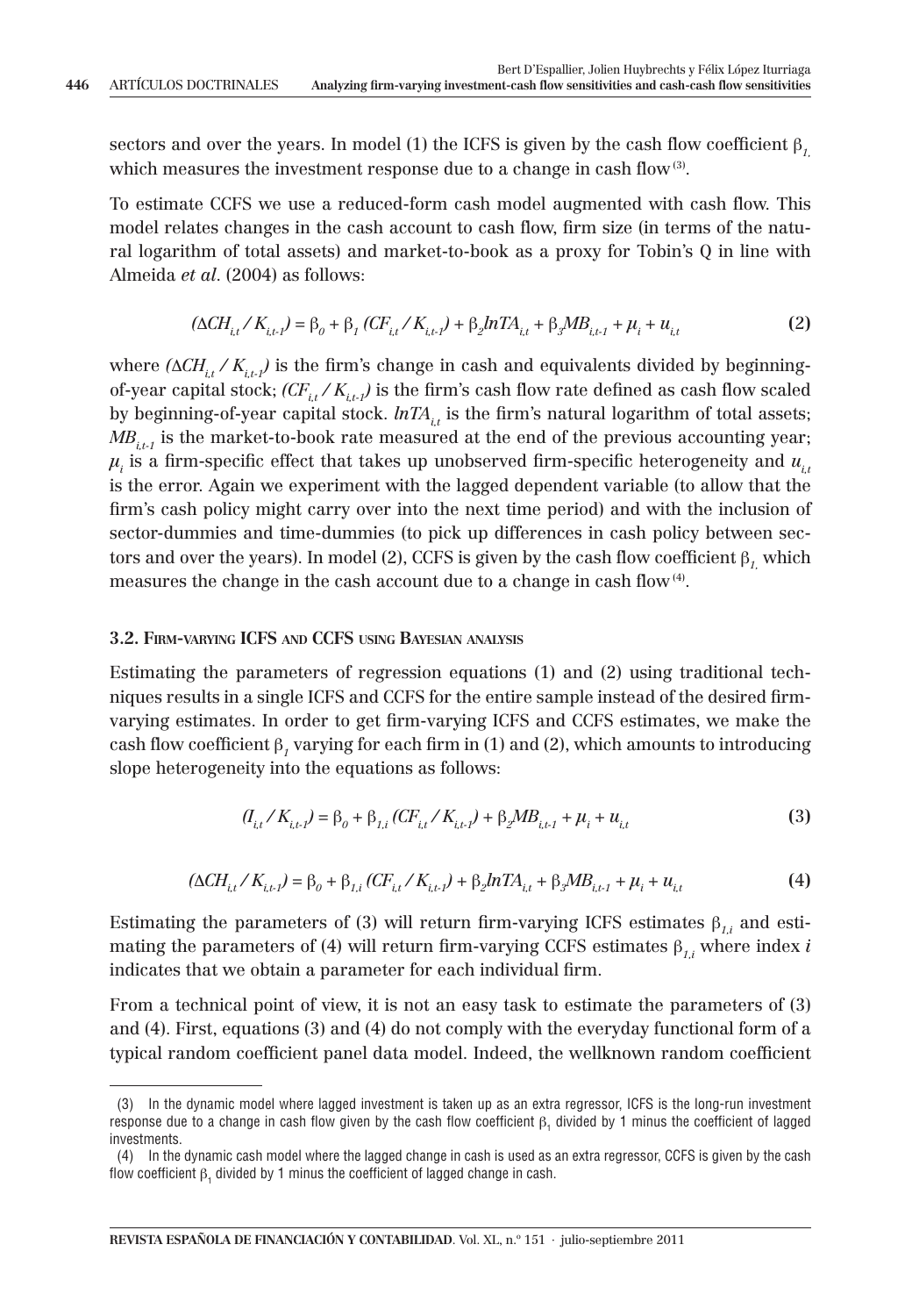model includes a heterogeneous intercept *μ*, but does not take up heterogeneous slopes. Consequently, a model with firm-varying slopes in the context of panel data is usually not implemented in common statistical software packages.

Second, the number of parameters to be estimated is large with respect to the number of data points. In addition to the *i* parameters needed to estimate the firm-specific intercept  $\mu_i$ , we need an additional *i* parameters to estimate the firm-specific slope  $\beta_{1,i}$ . Thus the number of parameters to be estimated increases to  $(2i + 2)$  for equation (3) and  $(2i + 3)$ for equation (4) for  $(i \times t)$  observations. When the number of parameters is large in relation to the number of data points, parameter estimates will be unstable and unreliable due to loss in degrees of freedom. This is often referred to as the problem of *ill-positioning*, where traditional regression techniques such as OLS fail (Fraser, 2000).

Finally, estimating equations (3) and (4) using traditional OLS-based techniques would involve many normality assumptions. In addition to the usual exogeneity assumption that requires the error to be independent from the regressors, one must assume normality for the heterogeneous intercept as well as for the heterogeneous slopes. It is widely documented in the econometrics literature that these normality assumptions are not met in practice, which means that parameter estimates are inaccurate and specification tests are unreliable. This is often referred to as the problem of *ill-conditioning,* which is especially severe when working with non-experimental data, as is usually the case in social science research (Fraser, 2000).

In conclusion, there are sufficient technical arguments to refrain from using traditional regression techniques when estimating the parameters of equations (3) and (4). As has been noted by several authors, the Bayesian method is more appropriate when modeling firm-varying slopes because it allows for a full probabilistic inference of all parameters, including the firm-varying ones, without relying on any normality-assumptions (Hansen *et al*., 2004; Berry, 1996). Or as Hansen *et al*. (2004) argue, the Bayesian estimation method is a more congruent empirical approach if one is interested in isolating the effects for individual firms and providing a meaningful interpretation of individual firm-level results  $(5)$ . Therefore we estimate the parameters of  $(3)$  and  $(4)$  using Bayesian estimation.

In the Bayesian methodology, parameters are estimated by combining a prior probability distribution together with a probability distribution that describes the data using Bayes' probability theorem  $\mathcal{F}$ . Specifically, for each parameter that must be estimated, a probability distribution is formed (called the *posterior* probability) using prior information on the parameter (described in the *prior* probability) and the data (described in the *likeli-*

 <sup>(5)</sup> HANSEN et al. (2004) argue that modeling heterogeneous slopes is especially useful if the theory is about extraordinary performers or outliers, and not about averages. They use a Bayesian operationalization to model heterogeneous slopes in a firm-performance regression to test the Resource-Based View in the management literature. While this management application is different from our finance application, there are many similarities with our application. For instance, the theory on financing constraints is also a theory about outliers or extraordinary performers in the sense that some firms, but definitely not all firms, might suffer from financing constraints.

 <sup>(6)</sup> Bayes' conditional probability theorem can be written as meaning that the chance of event A conditional upon event B is the chance of A and B divided by the chance of event B.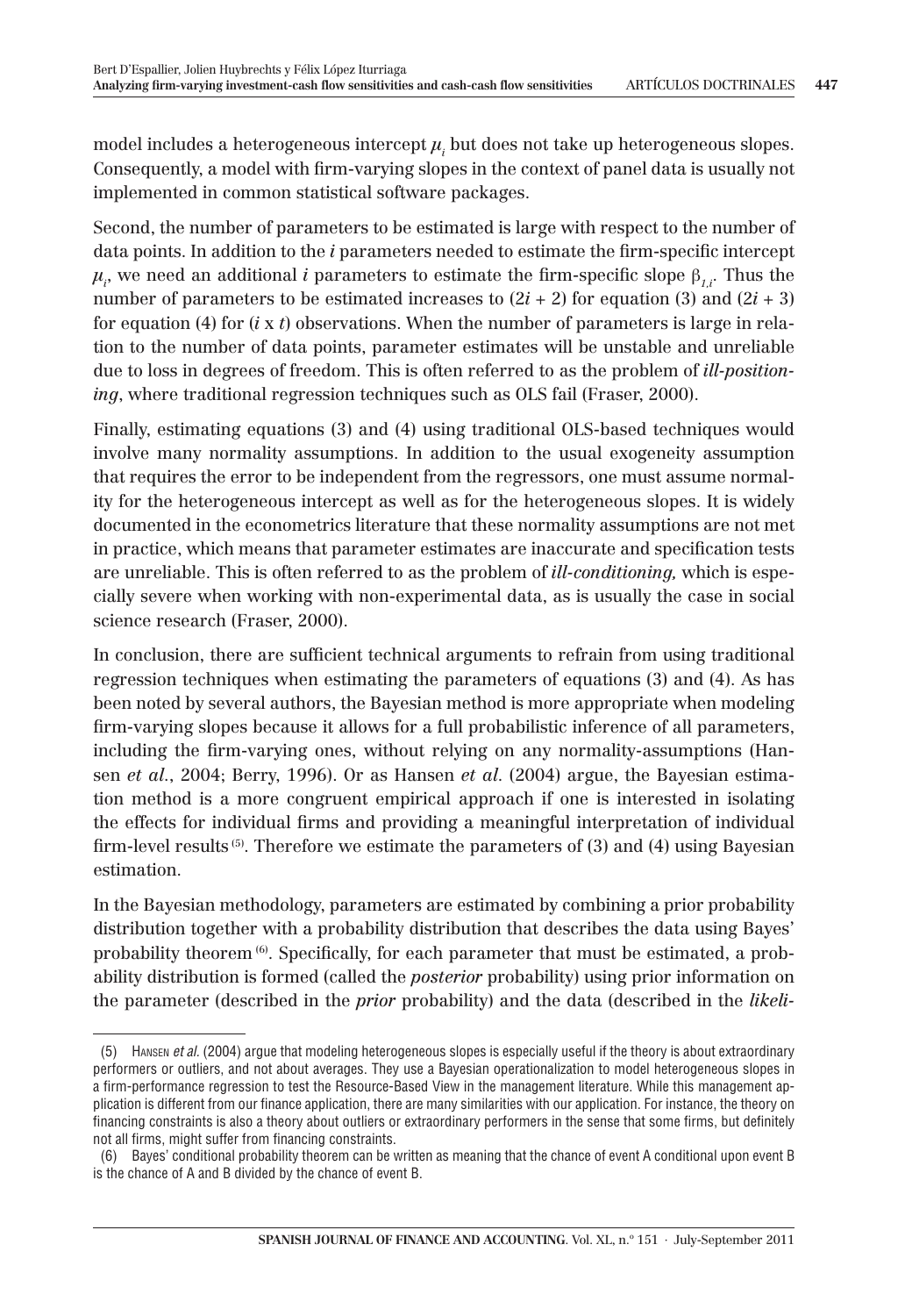*hood* function). This posterior probability function can be explored to make inferences about the parameter of interest.

Advocates of the Bayesian method have identified several benefits of estimating the parameters of a regression model with the above-mentioned method (Hansen *et al*., 2004; Berry, 1996). First, Bayesian models provide complete distributional estimation for each parameter, rather than a point estimate. As such, there is more detailed information on each parameter and probabilistic statements can be made for each parameter.<sup>(7)</sup> Second, Bayesian methods are not subject to assumptions regarding the error-term (such as the exogeneity assumption). Therefore, Bayesian estimation provides arguably more accurate information on the parameters. Finally, the Bayesian method is not limited to certain pre-specified functional forms. In fact, within the Bayesian algorithm, the researcher specifies the functional form of the regression equation as he or she likes. It is this qualification that allows us to estimate heterogeneous slopes, whereas this type of model is usually not available in traditional software. Details about the Bayesian estimation can be found in the Appendix.

## **4. MAIN EMPIRICAL RESULTS**

## **4.1. SUMMARY STATISTICS AND SAMPLE-LEVEL ICFS**

Data for 90 listed Spanish firms over a 10-year period (1999-2008) are extracted from the Thompson One Banker database. This database provides worldwide coverage of industry-level and firm-level financial data, including detailed balance sheets and income statements as well as market information. We exclude banks and other financial firms because their investment is not comparable to the investment of non-financial counterparts. We select all firms for which we have at least two consecutive years of data out of the 10 most recent years. Taking into account that the number of non-financial firms quoted in the *Mercado Continuo* (8) ranges from 121 firms in 1999 and 96 firms in 2005, one can assess how representative our sample is. On average, the firms in our sample account for 85.3% of the market capitalization.

Table 1 reports a number of summary statistics for the main variables used in this study. As can be seen, investments are on average 15% of capital stock and cash flows account for 19% of capital stock on average. The market-to-book rate is on average 2.42, indicating that firms are valued roughly 2.5 times higher on the stock-market than the firm's book value.

 <sup>(7)</sup> Flexible probabilistic statements can be made for each parameter. For instance, one could assert that there is x% probability that the parameter takes on a value between  $a_{\scriptscriptstyle \rm I}$  and  $a_{\scriptscriptstyle 2}$ , or one could assert that there is  $y\%$  probability that the parameter is below or above a certain threshold value, and so forth.

 <sup>(8)</sup> The Mercado Continuo includes the most frequently traded stocks in Spanish capital markets, and accounts for 99% of total daily trading.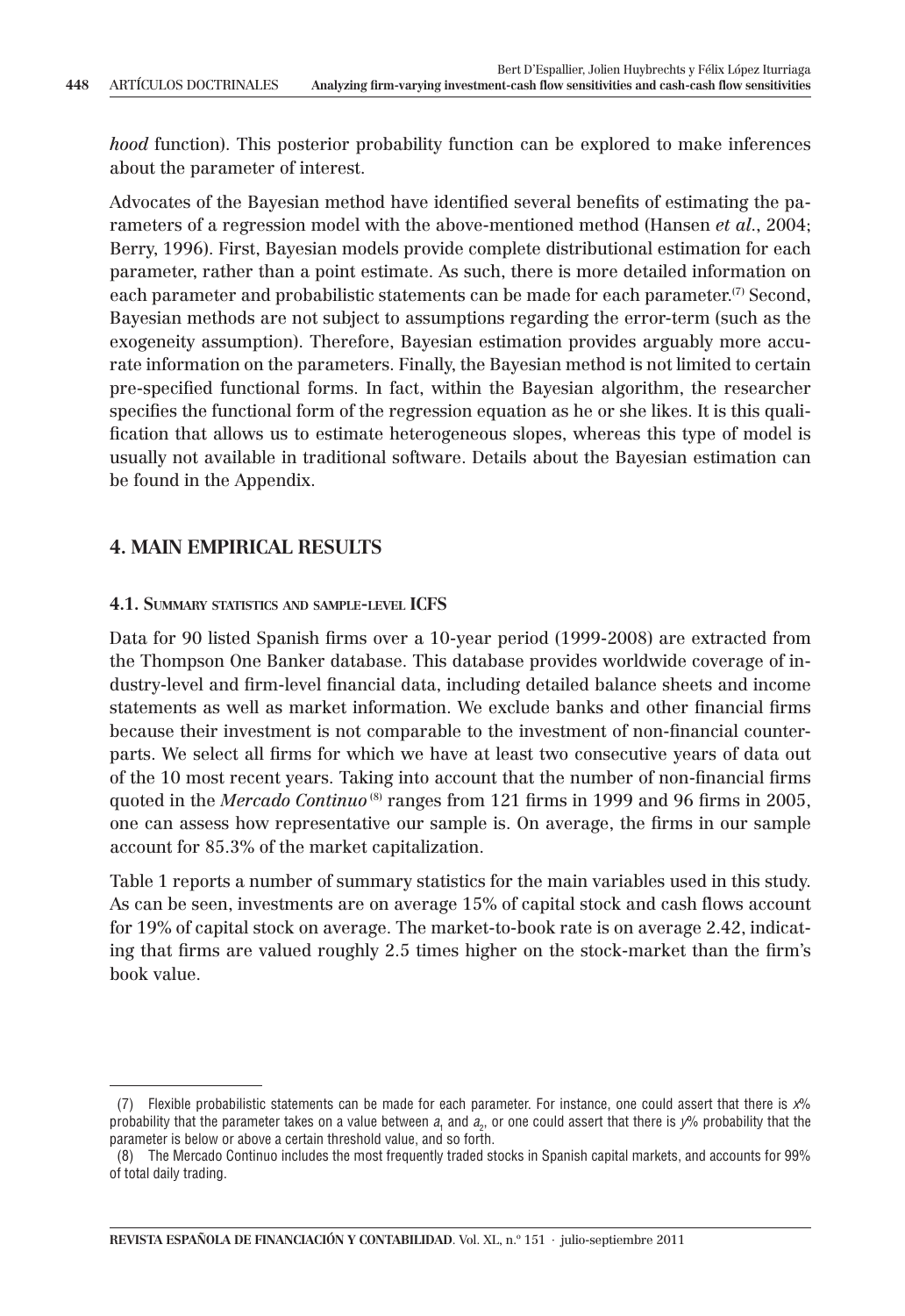## **TABLE 1**

## **SUMMARY STATISTICS**

This table presents the number of observations (n), mean, median, standard deviation (st. dev.), minimum (min.) and maximum (max.) for a number of key variables used in this study. The sample consists of 90 Spanish listed firms over a 10-year time-period from 1999 to 2008 (included). All variables have been winsorized at the 5<sup>th</sup> and 95<sup>th</sup> percentile. TA is total assets measured in thousands of Euros. In TA is the natural logarithm of TA. Sales is total sales measured in thousands of Euros. *InSales* is the natural logarithm of Sales.  $(l_i, K_{i,t})$  is the investment rate defined as change in total fixed assets net from depreciations and amortizations scaled by beginning-of-year capital stock.  $(CF_i, / K_{i,t})$  is the cash flow rate defined as net income plus depreciations and amortizations scaled by beginningof-year capital stock.  $MB_i$ , is the market-to-book rate. ( $\Delta CH_i$ , / $K_{i,j}$ ) is the change in cash and equivalents defined as beginning-of-year capital stock. Sales growth is the annual percentage change of Sales. Financial debt rate is total financial debt divided by total liabilities. ST financial debt rate is bank and financial short-term liabilities divided by total liabilities. NWC / TA is net working capital divided by total current assets minus current liabilities as a percentage of total assets. Current ratio is total current assets divided by total current liabilities. EBITDA is earnings before interests, taxes, depreciation and amortizations as a percentage of total assets. Net income is income after interest and taxes. Dividends / TA is dividends as a percentage of total assets. PP&Egross / TA is property, plant and equipment before depreciations as a percentage of total assets. PP&Enet is property, plant and equipment after depreciations as a percentage of total assets.

| Variable                    | $\eta$ | Mean  | Median | St.Dev. | Min.     | Max.    |
|-----------------------------|--------|-------|--------|---------|----------|---------|
| ТA                          | 837    | 4,667 | 561    | 12,545  | 0.365    | 100,281 |
| <i>InTA</i>                 | 837    | 6.49  | 6.33   | 1.99    | $-1.01$  | 11.51   |
| <b>Sales</b>                | 837    | 2,552 | 377.65 | 7,109   | 0.287    | 57,946  |
| <b>InSales</b>              | 837    | 5.89  | 5.93   | 2.08    | $-1.24$  | 10.96   |
| $I_{i,t}/K_{i,t-1}$         | 737    | 0.15  | 0.07   | 0.33    | $-0.42$  | 1.20    |
| $CF_{it}/K_{it-1}$          | 761    | 0.19  | 0.12   | 0.23    | $-0.06$  | 0.98    |
| МB                          | 790    | 2.42  | 1.81   | 1.97    | 0.47     | 8.31    |
| $\Delta CH_{i,t}/K_{i,t-1}$ | 761    | 0.027 | 0.002  | 0.149   | $-0.260$ | 0.470   |
| Sales growth                | 815    | 0.15  | 0.09   | 0.48    | $-0.99$  | 2.00    |
| Financial debt rate         | 837    | 0.288 | 0.285  | 0.176   | 0.00     | 1.00    |
| ST financial debt rate      | 837    | 0.111 | 0.086  | 0.100   | 0.00     | 0.80    |
| NWC / TA                    | 811    | 0.105 | 0.089  | 0.176   | $-0.70$  | 0.74    |
| Current ratio               | 811    | 1.40  | 1.23   | 0.725   | 0.15     | 5.00    |
| EBITDA / TA                 | 836    | 0.108 | 0.104  | 0.111   | $-0.98$  | 0.68    |
| Net income / TA             | 837    | 0.036 | 0.037  | 0.094   | $-1.12$  | 0.49    |
| Dividends / TA              | 781    | 0.02  | 0.008  | 0.046   | 0.00     | 0.50    |
| PP&Egross / TA              | 837    | 0.386 | 0.357  | 0.230   | 0.001    | 0.99    |
| PP&Enet / TA                | 783    | 0.645 | 0.664  | 0.302   | 0.002    | 1.00    |

The reduced-form investment equation (1) is estimated using traditional regression techniques in Table 2. This analysis gives us an idea about the magnitude of ICFS for the entire sample. In the different columns, we experiment with including lagged investment as well as time and sector dummies. Besides the random effect estimator (RE), we also use different endogeneity-proof estimation techniques that have been used in prior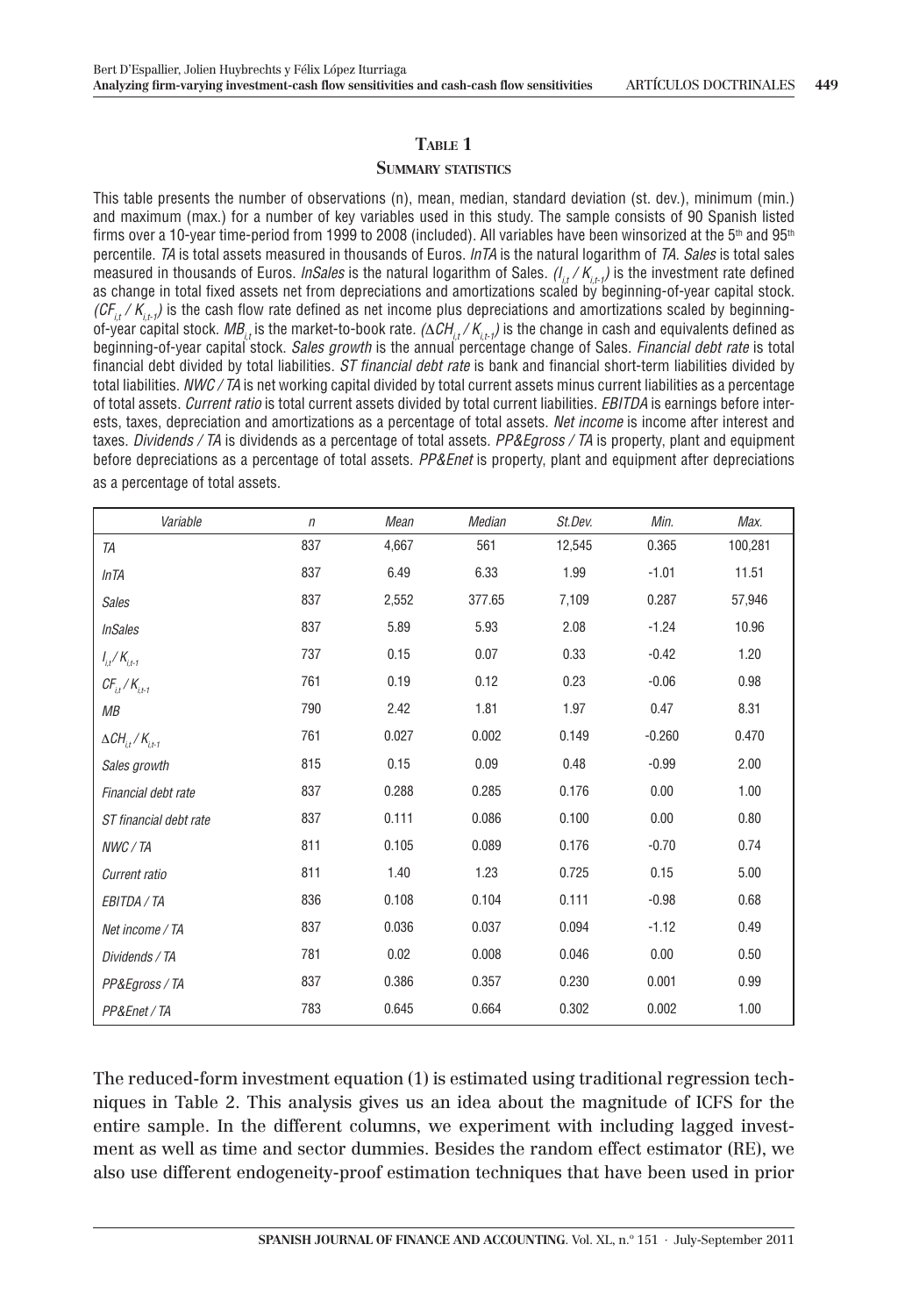literature to account for the fact that cash flow might be endogenous in the reduced-form investment equation (Erickson and Whited, 2000). HT is the Hausman-Taylor approach developed in Hausman and Taylor (1981), which accounts for potential endogeneity resulting from correlation between the error and the unobserved firm-specific effect. GMM and SYS-GMM are, respectively, the GMM estimator developed in Arellano and Bond (1991) and the system-GMM estimator developed in Blundell and Bond (1998) to account for endogeneity resulting from correlation between the regressors and the idiosyncratic component of the error.

As can be seen in column (1), cash flow is a significant determinant for investment. It has an estimated coefficient of 0.42 in the static case where no time and sector dummies are taken up. When lagged investment is added in columns  $(2)$ ,  $(3)$ , and  $(4)$ , its coefficient is significant and positive, indicating that investments carry over to other time periods. As a result, the long-run ICFS is higher, and ranges between 0.35 and 0.50 depending upon whether time and sector dummies are included. Columns (3) and (4) indicate that time and sector dummies add to the explanatory power of the model. The endogeneity-proof estimation techniques also return positive cash flow effects, suggesting that cash flow remains a significant determinant for investment even after endogeneity is taken into account.

## **TABLE 2**

## **INVESTMENT-CASH FLOW SENSITIVITY BASED ON REDUCED-FORM INVESTMENT EQUATIONS**

This table reports estimates for the ICFS based on estimation of reduced-form investment equations using traditional regression techniques. RE, HT, GMM and SYS-GMM represent the Random Effects estimator, the Hausman-Taylor IV approach developed in Hausman and Taylor (1981), the GMM estimator developed in Arellano and Bond (1991) and the system-GMM estimator developed in Blundell and Bond (1998), respectively. Robust standard errors are provided in parentheses. ICFS denotes the investment response due to a change in cash flow, which is given by the coefficient of cash flow in the static case (column 1) and the coefficient of the cash flow rate divided by 1 minus the coefficient of lagged investment rate in the dynamic case (columns 2-7). Sargan (p-value) reports the p-value of the Sargan-test of overidentifying restrictions, which tests the null that the instruments used in the GMM estimation are uncorrelated with the error term.  $1st$  order corr. (p-value) reports the p-value for the test for first-order autocorrelation of the differenced residuals.  $^{2nd}$  order corr. (p-value) reports the p-value for the test for second-order autocorrelation of the differenced residuals.  $\cdot$ ,  $\cdot$ and \*\*\* denote statistical significance at the 10%, 5% and 1% significance levels, respectively.

| Dep. var.<br>$(l_{i,t-1}/K_{i,t-1})$ | (1)                      | (2)                      | (3)                      | (4)          | (5)                      | (6)                      | (7)                      |
|--------------------------------------|--------------------------|--------------------------|--------------------------|--------------|--------------------------|--------------------------|--------------------------|
| $(CF_{it}/K_{it-1})$                 | 0.42                     | 0.32                     | 0.32                     | 0.49         | 0.71                     | 0.86                     | 0.78                     |
|                                      | $(0.105)$ <sup>***</sup> | $(0.080)$ <sup>***</sup> | $(0.081)$ <sup>***</sup> | $(0.108)^{}$ | $(0.086)$ <sup>***</sup> | $(0.236)$ <sup>***</sup> | $(0.271)$ <sup>***</sup> |
| $MB_{i,t-1}$                         | $-0.004$                 | $-0.01$                  | $-0.01$                  | $-0.01$      | $-0.01$                  | 0.00                     | $-0.006$                 |
|                                      | (0.008)                  | (0.005)                  | (0.006)                  | (0.009)      | (0.009)                  | (0.014)                  | (0.015)                  |
| $(l_{i,t-1}/K_{i,t-2})$              |                          | 0.10                     | 0.10                     | 0.03         | 0.01                     | 0.04                     | 0.05                     |
|                                      |                          | $(0.033)$ <sup>***</sup> | $(0.032)$ <sup>***</sup> | (0.035)      | (0.032)                  | $(0.030)$ <sup>*</sup>   | (0.033)                  |
| Time dummies                         | excluded                 | excluded                 | included                 | included     | included                 | included                 | included                 |
| Sector dummies                       | excluded                 | excluded                 | excluded                 | included     | included                 | included                 | included                 |
| <b>ICFS</b>                          | 0.42                     | 0.35                     | 0.35                     | 0.50         | 0.72                     | 0.89                     | 0.82                     |

(Continúa pág. sig.)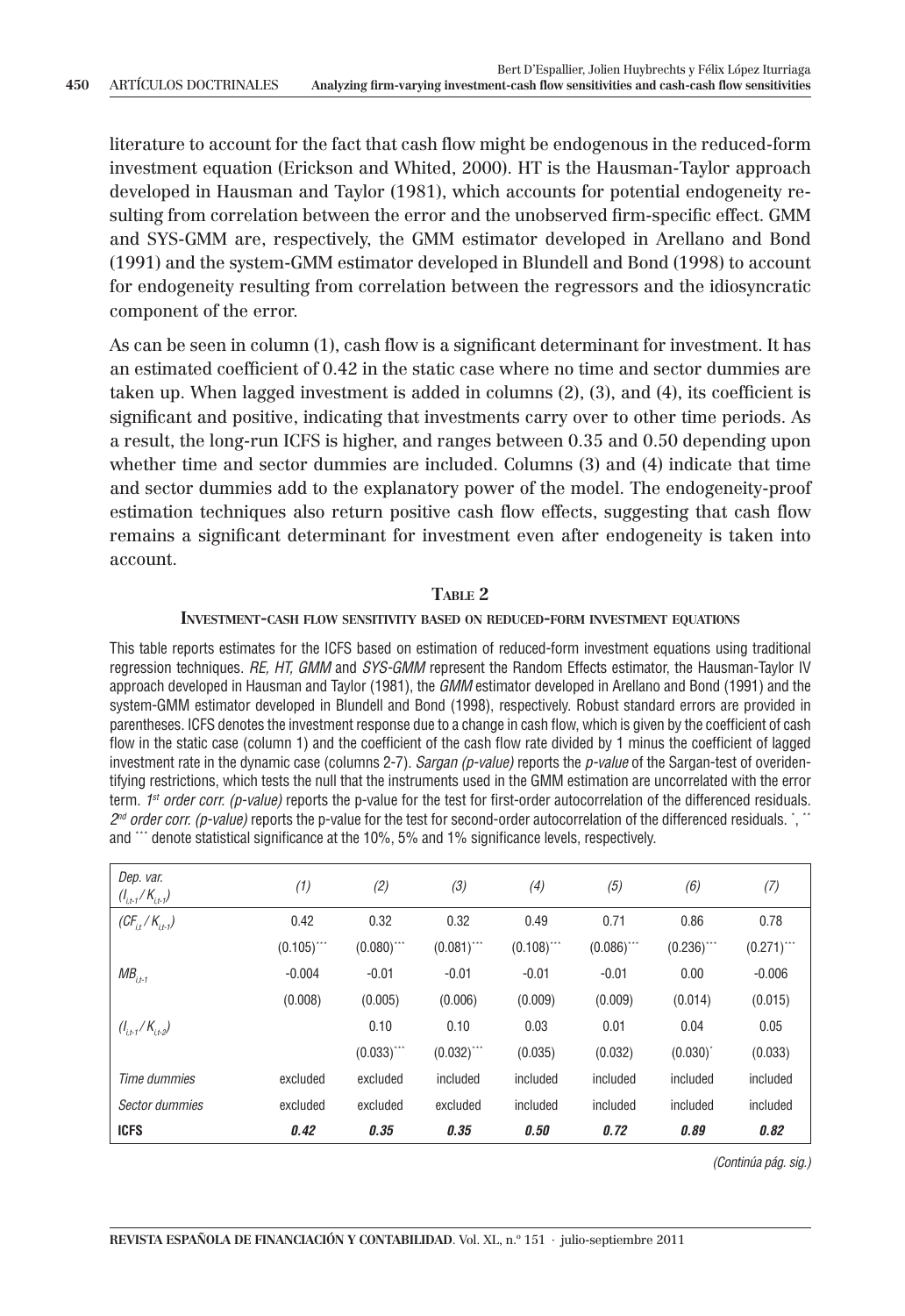| Dep. var.<br>$(l_{i,t-1}/K_{i,t-1})$ | (1)       | (2)   | (3)      | (4)       | (5)    | (6)        | (7)    |
|--------------------------------------|-----------|-------|----------|-----------|--------|------------|--------|
| $\sqrt{n}$                           | 643       | 612   | 612      | 612       | 612    | 524        | 612    |
| $F$ -stat / $\chi^2$ -stat           | 18.27     | 24.43 | 47.08*** | 198.78*** | 127.64 | 41.44      | 38.59  |
| Sargan (p-value)                     |           |       |          |           |        | 0.89       | 0.87   |
| $1st order corr. (p-value)$          |           |       |          |           |        | 0.00       | 0.00   |
| $2nd$ order corr. (p-value)          |           |       |          |           |        | 0.80       | 0.75   |
| $R^2$                                | 0.03      | 0.05  | 0.09     | 0.20      |        |            |        |
| Method                               | <b>RE</b> | RE    | RE       | <b>RE</b> | HT     | <b>GMM</b> | SYS-GM |

## **TABLE 2 (CONT.) INVESTMENT-CASH FLOW SENSITIVITY BASED ON REDUCED-FORM INVESTMENT EQUATIONS**

**Notes:** A Hausman-test was done to choose between Random Effects or Fixed Effects. This test does not reject the null that both estimators return consistent estimates. A robustness check has been carried out where outliers at the 5%-level have been removed rather than winsorized. This yields similar results.

## **4.2. BAYESIAN ESTIMATION OF FIRM-VARYING ICFS AND EX POST ANALYSIS**

Table 3 summarizes the results from estimating the parameters of varying coefficients model (3) using the Bayesian procedure described above. In panel A the static model is analyzed while in panel B a dynamic model that uses lagged investment as an extra regressor is analyzed. In column (2) time dummies are included and in column (3) time and sector dummies are included. We report minimum, maximum, standard deviation, median and quartiles of the distribution of firm-varying ICFS values. We also report a fixed cash flow coefficient estimated with the Bayesian technique to compare the analysis with the sample-level estimation in Table 2.

As can be seen, the Bayesian analysis returns an overall sample-level ICFS estimate that is close to the analysis in Table 2. For instance, in the dynamic case with time and sector dummies, the Bayesian ICFS is 0.58; for the RE model, it is 0.50. The fact that the Bayesian analysis returns a fixed cash flow coefficient in the same order of magnitude as the traditional regressions offers further justification that the Bayesian method provides a robust estimation. In addition to the fixed coefficient, the Bayesian analysis also returns firm-varying ICFS estimates  $\mathcal{P}$ . As can be seen from Table 3, the firm-varying ICFS has a wide range  $(10)$ , indicating that some firms have very low ICFS values whereas others have high ICFS values. For instance, in the dynamic case with time and sector dummies, the ICFS ranges between a minimum of -0.01 and a maximum of 1.28.

 <sup>(9)</sup> A sensitivity analysis is conducted to test the robustness of the results for changes in the prior information imposed. For instance, we experiment with the following prior distributions for the cash flow parameter:  $N(0,10^i)$ ,  $N(0,10^2)$ ,  $N(0,10^4)$ ,  $N(0, 10^{\circ})$ , and  $U(-10^3, 10^3)$ . The estimated cash flow parameters remain the same on a 3-digit level, which is to be expected given the fact that the data dominate the prior information in large enough samples, as indicated in the appendix on Bayesian estimation.

<sup>(10)</sup> Note that it is perfectly possible for a firm to have a negative ICFS value. This means that the firm has observed negative investments (divestitures) despite positive cash flow shock, or positive investments despite negative cash flows.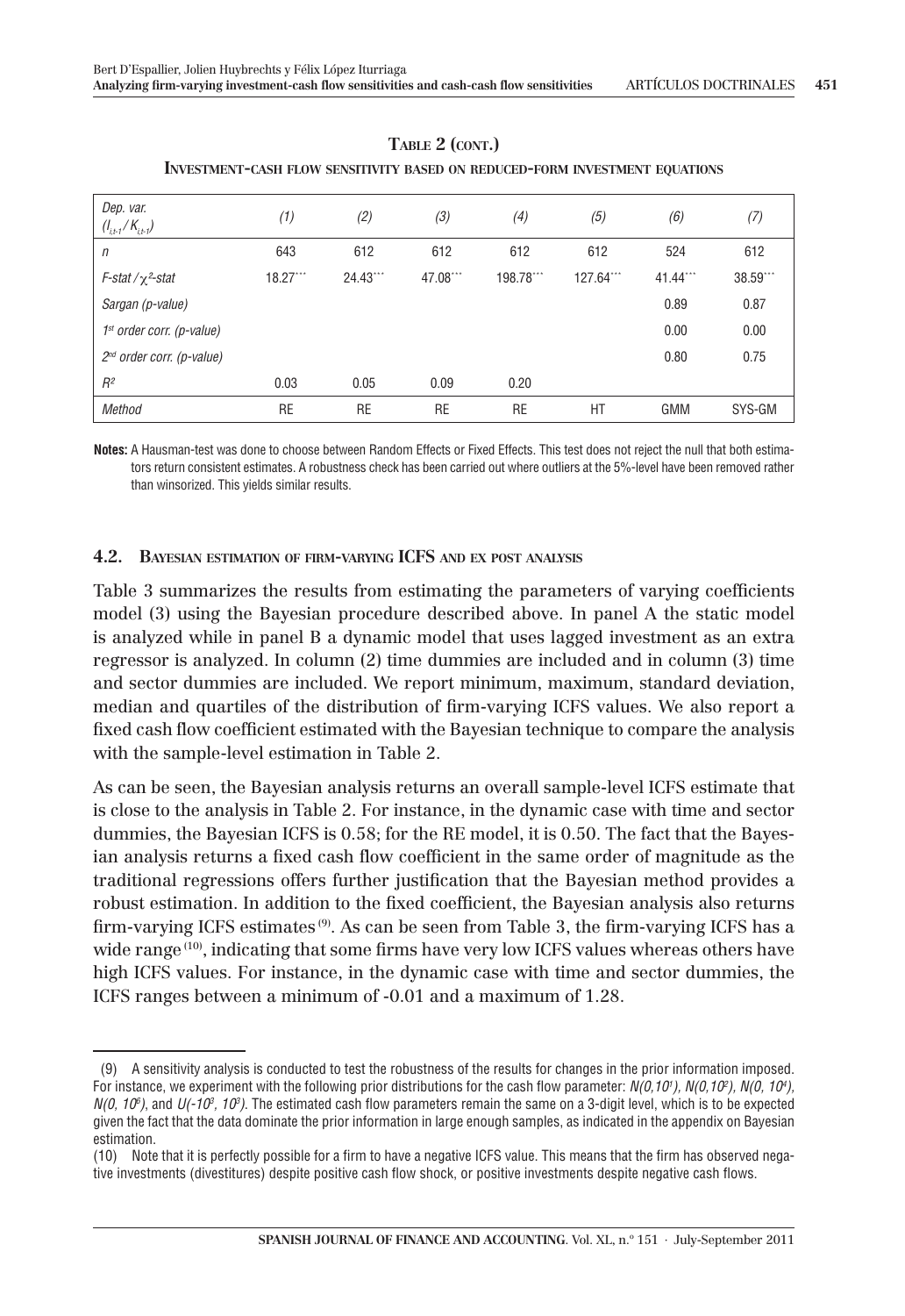# FIRM-VARYING INVESTMENT-CASH FLOW SENSITIVITIES USING BAYESIAN ESTIMATION **FIRM-VARYING INVESTMENT-CASH FLOW SENSITIVITIES USING BAYESIAN ESTIMATION**

This table reports the estimation results and a kernel-density graph for the firm-varying ICFS estimates obtained using Bayesian econometrics. Panel A summarizes the results from This table reports the estimation results and a kernel-density graph for the fi rm-varying ICFS estimates obtained using Bayesian econometrics. Panel A summarizes the results from a static model that includes only market-to-book and a firm-varying cash flow coefficient as regressors. We experiment with the inclusion of time-dummies (column 2) and time<br>and sector dummies (column 3). Panel B summarize a static model that includes only market-to-book and a firm-varying cash flow coefficient as regressors. We experiment with the inclusion of time-dummies (column 2) and time and sector dummies (column 3). Panel B summarizes the results from a dynamic model in which lagged investment is included in addition to market-to-book and the firm-varying zash flow coefficient. Again we experiment with the inclusion of time-dummies (column 2) and time and sector-dummies (column 3). cash flow coefficient. Again we experiment with the inclusion of time-dummies (column 2) and time and sector-dummies (column 3).

| Panel A. Static model                 |                  |                                                                                                                                                                                                                                                                                                                     |                                                                                                                                                              |                                                                                                                                                                                     |  |
|---------------------------------------|------------------|---------------------------------------------------------------------------------------------------------------------------------------------------------------------------------------------------------------------------------------------------------------------------------------------------------------------|--------------------------------------------------------------------------------------------------------------------------------------------------------------|-------------------------------------------------------------------------------------------------------------------------------------------------------------------------------------|--|
| Dep. var.: $(l_{i}/K_{i}$ .           |                  | $\vert$                                                                                                                                                                                                                                                                                                             | $\infty$                                                                                                                                                     | $\boxed{3}$                                                                                                                                                                         |  |
| Fixed                                 |                  |                                                                                                                                                                                                                                                                                                                     |                                                                                                                                                              |                                                                                                                                                                                     |  |
| Varying                               | Nin              | 0.76<br>0.03<br>0.57<br>0.71<br>0.35<br>1.35                                                                                                                                                                                                                                                                        |                                                                                                                                                              |                                                                                                                                                                                     |  |
|                                       | Max              |                                                                                                                                                                                                                                                                                                                     |                                                                                                                                                              |                                                                                                                                                                                     |  |
|                                       | St.Dev.          |                                                                                                                                                                                                                                                                                                                     |                                                                                                                                                              |                                                                                                                                                                                     |  |
|                                       | P(25)            |                                                                                                                                                                                                                                                                                                                     |                                                                                                                                                              |                                                                                                                                                                                     |  |
|                                       | Median           |                                                                                                                                                                                                                                                                                                                     |                                                                                                                                                              |                                                                                                                                                                                     |  |
|                                       | P(75)            |                                                                                                                                                                                                                                                                                                                     |                                                                                                                                                              | $0.75$<br>$0.0009$<br>$0.512$<br>$0.54$<br>$1.11$<br>$1.48$<br>$1.48$<br>$1.48$                                                                                                     |  |
| Time dummies                          |                  | excluded                                                                                                                                                                                                                                                                                                            |                                                                                                                                                              |                                                                                                                                                                                     |  |
| Sector dummies                        |                  | excluded                                                                                                                                                                                                                                                                                                            | excluded                                                                                                                                                     | included                                                                                                                                                                            |  |
|                                       |                  |                                                                                                                                                                                                                                                                                                                     |                                                                                                                                                              |                                                                                                                                                                                     |  |
| Panel B. Dynamic model                |                  |                                                                                                                                                                                                                                                                                                                     |                                                                                                                                                              |                                                                                                                                                                                     |  |
| Dep. var.: $(l_{it}/K_{it\text{-}t})$ |                  |                                                                                                                                                                                                                                                                                                                     |                                                                                                                                                              |                                                                                                                                                                                     |  |
| Fixed                                 |                  |                                                                                                                                                                                                                                                                                                                     |                                                                                                                                                              |                                                                                                                                                                                     |  |
| Varying                               | Min              |                                                                                                                                                                                                                                                                                                                     |                                                                                                                                                              |                                                                                                                                                                                     |  |
|                                       | Max              |                                                                                                                                                                                                                                                                                                                     |                                                                                                                                                              |                                                                                                                                                                                     |  |
|                                       | St.Dev.<br>P(25) | $\frac{1}{2}$ $\frac{1}{2}$ $\frac{1}{2}$ $\frac{1}{2}$ $\frac{1}{2}$ $\frac{1}{2}$ $\frac{1}{2}$ $\frac{1}{2}$ $\frac{1}{2}$ $\frac{1}{2}$ $\frac{1}{2}$ $\frac{1}{2}$ $\frac{1}{2}$ $\frac{1}{2}$ $\frac{1}{2}$ $\frac{1}{2}$ $\frac{1}{2}$ $\frac{1}{2}$ $\frac{1}{2}$ $\frac{1}{2}$ $\frac{1}{2}$ $\frac{1}{2}$ | $\frac{(2)}{0.58}$<br>$\frac{0.58}{0.57}$<br>$\frac{0.57}{0.56}$<br>$\frac{0.59}{0.59}$<br>$\frac{0.59}{0.51}$<br>$\frac{0.59}{0.59}$<br>$\frac{0.59}{0.59}$ | $\begin{array}{r} (3) \\ \hline 0.58 \\ -0.01 \\ 3.00 \\ 0.53 \\ 0.71 \\ 1.28 \\ \hline \end{array}$<br>$\begin{array}{r} (3) \\ \hline 0.53 \\ 0.71 \\ 1.28 \\ \hline \end{array}$ |  |
|                                       |                  |                                                                                                                                                                                                                                                                                                                     |                                                                                                                                                              |                                                                                                                                                                                     |  |
|                                       | Median           |                                                                                                                                                                                                                                                                                                                     |                                                                                                                                                              |                                                                                                                                                                                     |  |
|                                       | P(75)            |                                                                                                                                                                                                                                                                                                                     |                                                                                                                                                              |                                                                                                                                                                                     |  |
| Time dummies                          |                  | excluded                                                                                                                                                                                                                                                                                                            |                                                                                                                                                              |                                                                                                                                                                                     |  |
| Sector dummies                        |                  | excluded                                                                                                                                                                                                                                                                                                            | excluded                                                                                                                                                     |                                                                                                                                                                                     |  |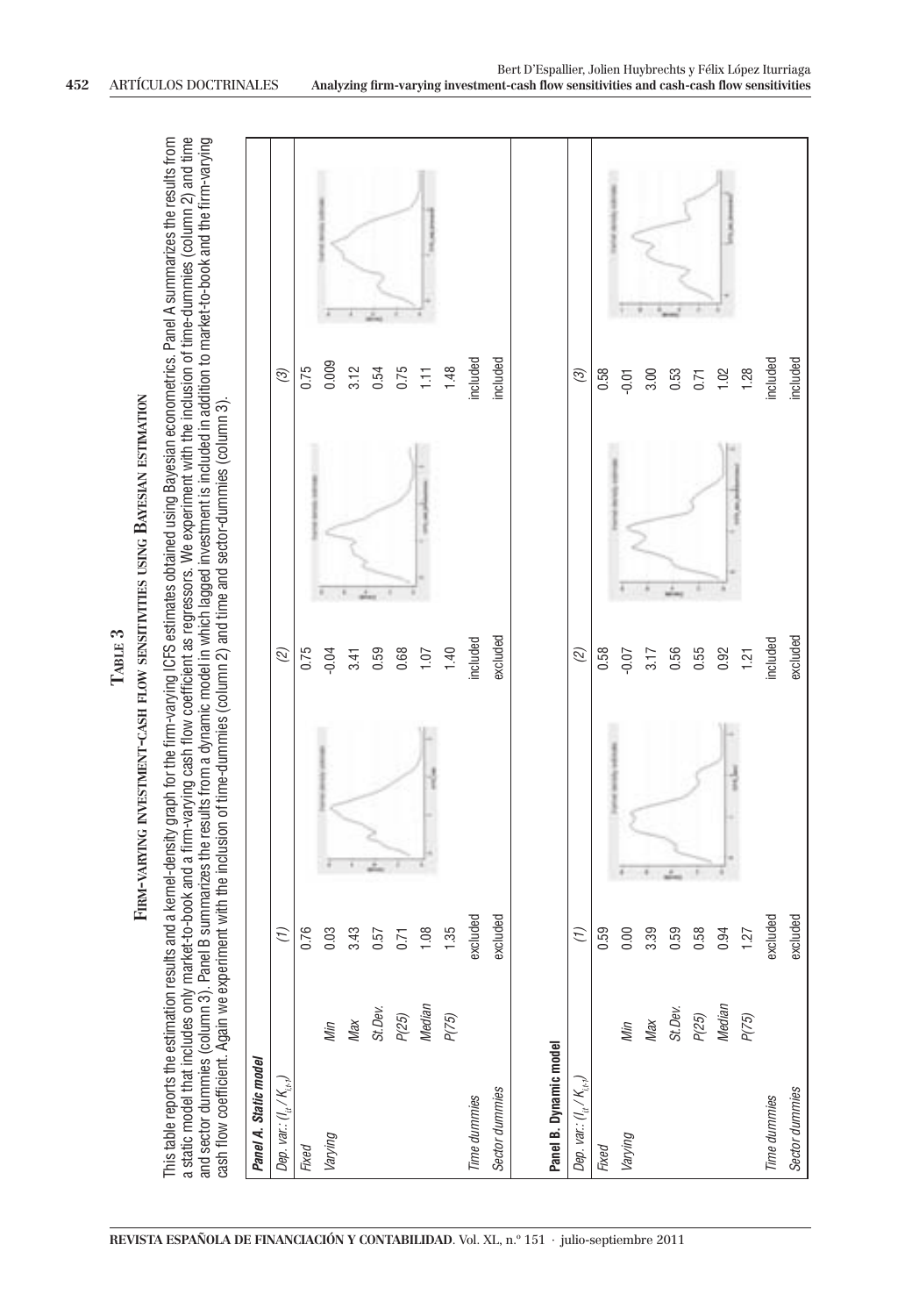Now that firm-varying ICFS estimates are computed, we can assess in detail which characteristics are associated with a low or a high ICFS value (11). This ex post analysis is done both univariately (analyzing different characteristics in firms with high ICFS values versus firms with low ICFS values) and multivariately (regressing the firm-varying ICFS estimates against the different firm characteristics).

In Table 4 we compare median values for different firm characteristics in firms with a value for ICFS higher than the median value (high-ICFS firms) and in firms with a ICFS lower than the median value (low-ICFS firms)  $(12)$ . The characteristics analyzed relate to growth, debt capacity, liquidity, profitability, dividends and tangibility. The last column reports the Pearson's  $\gamma^2$ -test to analyze whether observed differences are statistically significant. As can be seen, high-ICFS firms have higher growth rates both in terms of investment rate and sales growth, the differences being highly significant. Furthermore, high-ICFS firms have significantly higher fixed assets to total assets, indicating they are more capital intensive than their counterparts. The higher growth and higher capital intensity suggest that high-ICFS firms face higher external financing needs than their counterparts with low ICFS values.

The variables measuring debt-capacity indicate that high-ICFS firms have higher existing debt rates than their counterparts, both in terms of total debt as well as financial debt. Again, the differences are highly significant. For instance, for high-ICFS firms, the ratio *common equity/TA* is 0.32, indicating that the firm's liabilities constitute 68% of its balance sheet total. This suggests that high-ICFS firms have exhausted much of their spare debt capacity, whereas firms with low ICFS estimates still have more room for increasing debt positions. This finding is in line with Azofra *et al.* (2007) and Such and Parte (2007).

Turning to the different liquidity measures (*current ratio*, *net working capital/TA*, and *cash flow rate*), we see that liquidity is much lower for high-ICFS firms, suggesting that they have a lower cash-buffer to protect them from future income shocks. Furthermore, investor valuation is significantly lower for high-ICFS firms. This suggests that they are less popular on the stock-market and will therefore face greater difficulty in attracting funds from the external financial markets. Profitability is also significantly lower for high-ICFS firms both in terms of *EBITDA/TA* as well as *net income*. This suggests that high-ICFS firms can rely less on their future revenue stream to continue financing their growth.

<sup>(11)</sup> For the ex post analyses we use the firm-varying ICFS estimates from the dynamic model that includes sector and time dummies. However, using the Bayesian estimates from the other models (static model, no time and sector dummies) yields very similar results. This is to be expected given the high correlation (always over 90%) that exists between firm-varying Bayesian ICFS estimates from the different models.

<sup>(12)</sup> As an extra robustness check (unreported), a similar exercise is conducted where we analyze the characteristics for five different classes of firms ranging from «very low ICFS» if the firm's ICFS is lower than the 20<sup>th</sup> percentile of the ICFS distribution to «very high ICFS» if the firm's ICFS is higher than the 80<sup>th</sup> percentile of the ICFS distribution. Similar results are obtained.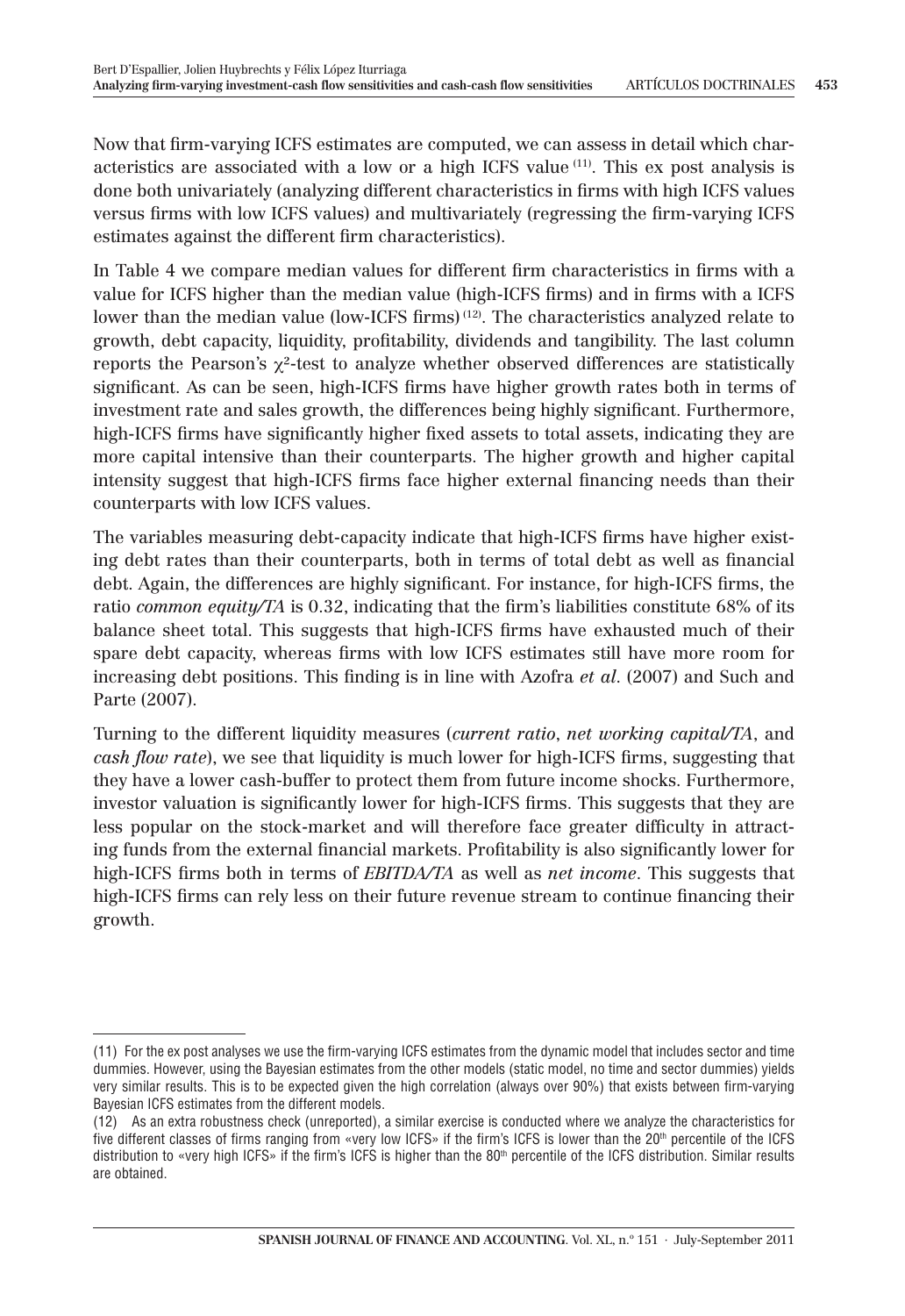## **TABLE 4**

## **DIFFERENCES BETWEEN HIGH-ICFS** *VERSUS* **LOW-ICFS FIRMS: UNIVARIATE ANALYSIS**

This table reports median values of variables measuring capital intensity, firm growth, debt capacity, liquidity, investor valuation, profitability and dividends for «All firms,» «High-ICFS firms» and «Low-ICFS firms.» High-ICFS firms are firms for which ICFS is higher than the median value of ICFS. Low-ICFS firms are firms for which ICFS is lower than the median value. The third columns is the non-parametrical Pearson  $\chi^2$ -test to determine whether the differences in median values are statistically significant. \*, \*\* and \*\*\* denote statistical significance at the 10%, 5% and 1% significance levels, respectively.

|                    |                        | All firms | <b>High-ICFS firms</b> | Low-ICFS firms | Pearson $\chi^2$ -test |
|--------------------|------------------------|-----------|------------------------|----------------|------------------------|
|                    |                        | $n = 90$  | $n = 45$               | $n = 45$       |                        |
| Capital intensity  | PP&Egross / TA         | 0.59      | 0.78                   | 0.28           | 5.37                   |
|                    | PP&Enet / TA           | 0.33      | 0.45                   | 0.23           | 12.84                  |
| Growth             | Investment rate        | 0.14      | 0.18                   | 0.06           | 42.71                  |
|                    | % Sales growth         | 0.14      | 0.21                   | 0.05           | 23.51                  |
| Debt-capacity      | Financial debt rate    | 0.28      | 0.32                   | 0.23           | 7.51                   |
|                    | ST-financial debt rate | 0.08      | 0.09                   | 0.10           | 3.61                   |
|                    | Common equity / TA     | 0.36      | 0.32                   | 0.43           | 10.00                  |
| Liquidity          | Working capital / TA   | 0.10      | 0.03                   | 0.17           | 23.29                  |
|                    | Current ratio          | 1.29      | 1.11                   | 1.53           | 12.53                  |
|                    | Cash flow / K          | 0.15      | 0.14                   | 0.16           | 0.40                   |
| Investor valuation | Market-to-book         | 1.98      | 1.83                   | 1.98           | $2.04$ <sup>**</sup>   |
| Profitability      | EBITDA / TA            | 0.10      | 0.09                   | 0.11           | $2.17^{\circ}$         |
|                    | Net income / TA        | 0.04      | 0.03                   | 0.05           | $2.18^{\circ}$         |
| <b>Dividends</b>   | Dividends / TA         | 0.01      | 0.00                   | 0.01           | 0.40                   |

In Table 5 the relation between ICFS and the firm-characteristics is analyzed multivariately by means of a regression where the dependent variable is the firm-varying ICFS and the independent variables are the firm characteristics. In the different columns we use different proxies that measure the same variable to avoid collinearity problems. This analysis is similar to the univariate analysis, but is able to identify the isolated relation between the ICFS and a variable, while controlling for variations in the other variables (ceteris paribus).

The table confirms the findings from the univariate analysis. A higher ICFS is significantly associated with higher growth both in terms of investment rate and sales growth, holding the other characteristics constant. Furthermore, ICFS is positively related to fixed tangible assets, confirming that firms with a higher ICFS are more capital intensive. Similarly, a higher ICFS is associated with a higher debt rate and lower debt capacity as well as lower liquidity measures, lower profitability measures and a lower market valuation, ceteris paribus.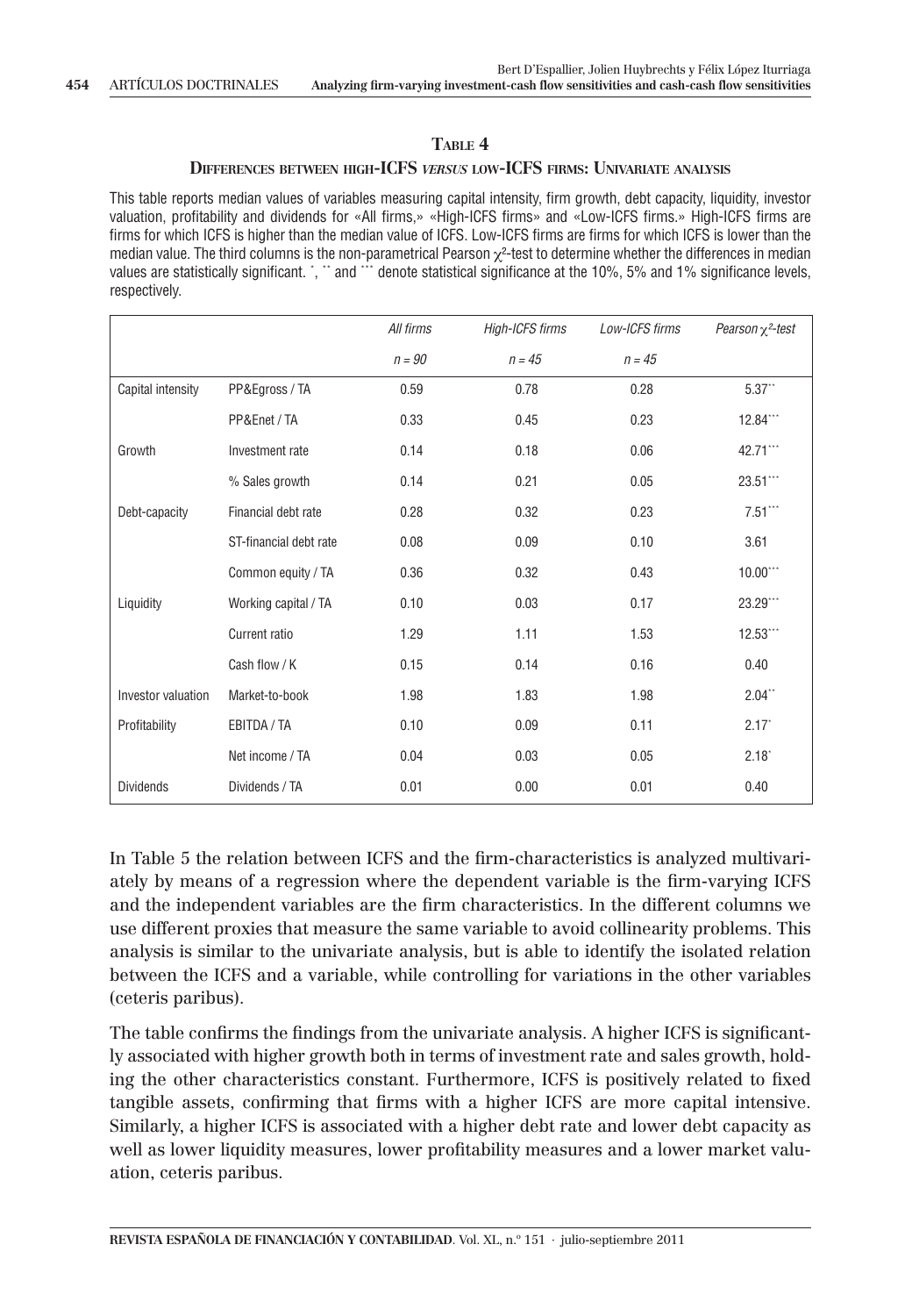## **TABLE 5**

## **THE RELATION BETWEEN ICFS AND FIRM CHARACTERISTICS: MULTIVARIATE ANALYSIS**

We regress the firm-varying ICFS estimates against the firm characteristics by means of OLS. The different columns correspond to different proxies that measure the same variable . We also experiment with the inclusion of sector dummies in columns (5) and (6). Robust standard errors are reported in parentheses.  $\,$ ,  $\, \dot{ } \,$  and  $\, \dot{ } \,$  indicate statistical significance at the 10%, 5% and 1% significance levels, respectively.

| Dep. var.: ICFS   |                     | (1)                                 | (2)                                 | (3)                                 | (4)                                 | (5)                                 | (6)                                 |
|-------------------|---------------------|-------------------------------------|-------------------------------------|-------------------------------------|-------------------------------------|-------------------------------------|-------------------------------------|
| Growth            | Investment rate     | 0.34<br>$(0.078)$ <sup>***</sup>    | 0.45<br>$(0.085)$ <sup>***</sup>    |                                     |                                     | 0.18<br>$(0.067)$ <sup>"</sup>      |                                     |
|                   | % Sales growth      |                                     |                                     | 0.19<br>$(0.055)$ <sup>***</sup>    | 0.30<br>$(0.059)$ <sup>***</sup>    |                                     | 0.14<br>$(0.045)$ <sup>***</sup>    |
| Debt-capacity     | Common equity / TA  | $-0.40$<br>$(0.195)$ <sup>***</sup> |                                     | $-0.47$<br>$(0.182)$ <sup>***</sup> |                                     | $-0.02$<br>(0.190)                  | $-0.02$<br>(0.171)                  |
|                   | Financial debt rate |                                     | 0.62<br>$(0.111)^{\cdots}$          |                                     | 0.75<br>$(0.106)$ <sup>***</sup>    |                                     |                                     |
| Liquidity         | Working capital /TA | $-0.33$<br>$(0.195)$ "              |                                     | $-0.22$<br>$(0.181)$ <sup>*</sup>   |                                     | $-0.60$<br>$(0.195)$ <sup>***</sup> | $-0.58$<br>$(0.173)$ <sup>***</sup> |
|                   | Cash flow / K       |                                     | $-2.17$<br>$(0.482)$ <sup>***</sup> |                                     | $-2.28$<br>$(0.442)$ <sup>***</sup> |                                     |                                     |
| Profitability     | EBITDA / TA         | 0.53<br>(0.339)                     | 0.22<br>(0.337)                     | 0.41<br>(0.324)                     | 0.14<br>(0.302)                     | 0.24<br>(0.273)                     | 0.10<br>(0.258)                     |
| <b>Dividends</b>  | Dividends / TA      | $-2.19$<br>$(0.611)$ <sup>***</sup> | $-1.24$<br>$(0.494)$ <sup>**</sup>  | $-2.04$<br>$(0.509)$ <sup>***</sup> | $-1.20$<br>$(0.358)$ <sup>***</sup> | $-1.96$<br>$(0.576)$ <sup>***</sup> | $-1.34$<br>$(0.462)$ <sup>***</sup> |
| Capital intensity | PP&Enet / TA        | 0.87<br>$(0.115)$ <sup>***</sup>    | 0.88<br>$(0.077)$ <sup>***</sup>    | 0.89<br>$(0.113)$ <sup>***</sup>    | 0.89<br>$(0.074)$ <sup>***</sup>    | 0.55<br>$(0.135)$ <sup>***</sup>    | 0.55<br>(0.124)                     |
| Valuation         | Market-to-book      | $-0.04$<br>$(0.008)$ <sup>***</sup> | $-0.03$<br>$(0.008)$ <sup>***</sup> | $-0.04$<br>$(0.008)$ <sup>***</sup> | $-0.03$<br>$(0.008)$                | $-0.03$<br>$(0.010)$ <sup></sup>    | $-0.04$<br>$(0.009)$                |
| Sector dummies    |                     | excluded                            | excluded                            | excluded                            | excluded                            | included                            | included                            |
| $\eta$            |                     | 667                                 | 688                                 | 720                                 | 744                                 | 667                                 | 720                                 |
| F-stat            |                     | 56.95***                            | 63.69***                            | 54.76***                            | 68.17***                            | 94.67                               | 99.56***                            |
| <b>RMSE</b>       |                     | 0.43                                | 0.42                                | 0.44                                | 0.42                                | 0.35                                | 0.34                                |
| $R^2$             |                     | 0.34                                | 0.38                                | 0.31                                | 0.36                                | 0.57                                | 0.57                                |

**Notes:** The same result holds if a dummy is used for dividends rather than the dividend rate.

In general, both the univariate and multivariate analyses reveal that high-ICFS firms are significantly different from low-ICFS firms. High-ICFS firms are more capital intensive and have higher growth rates, indicating that they face higher financing needs than low-ICFS firms. Furthermore, high-ICFS firms have exhausted much of their debt capacity and are valued lower on the stock market, suggesting they will face greater difficulty in attracting new external funds from the capital markets. Additionally, they face lower liquidity and profitability, suggesting a weaker internal position in terms of cash-buffer and internal revenues for servicing their future financing needs. On the whole, our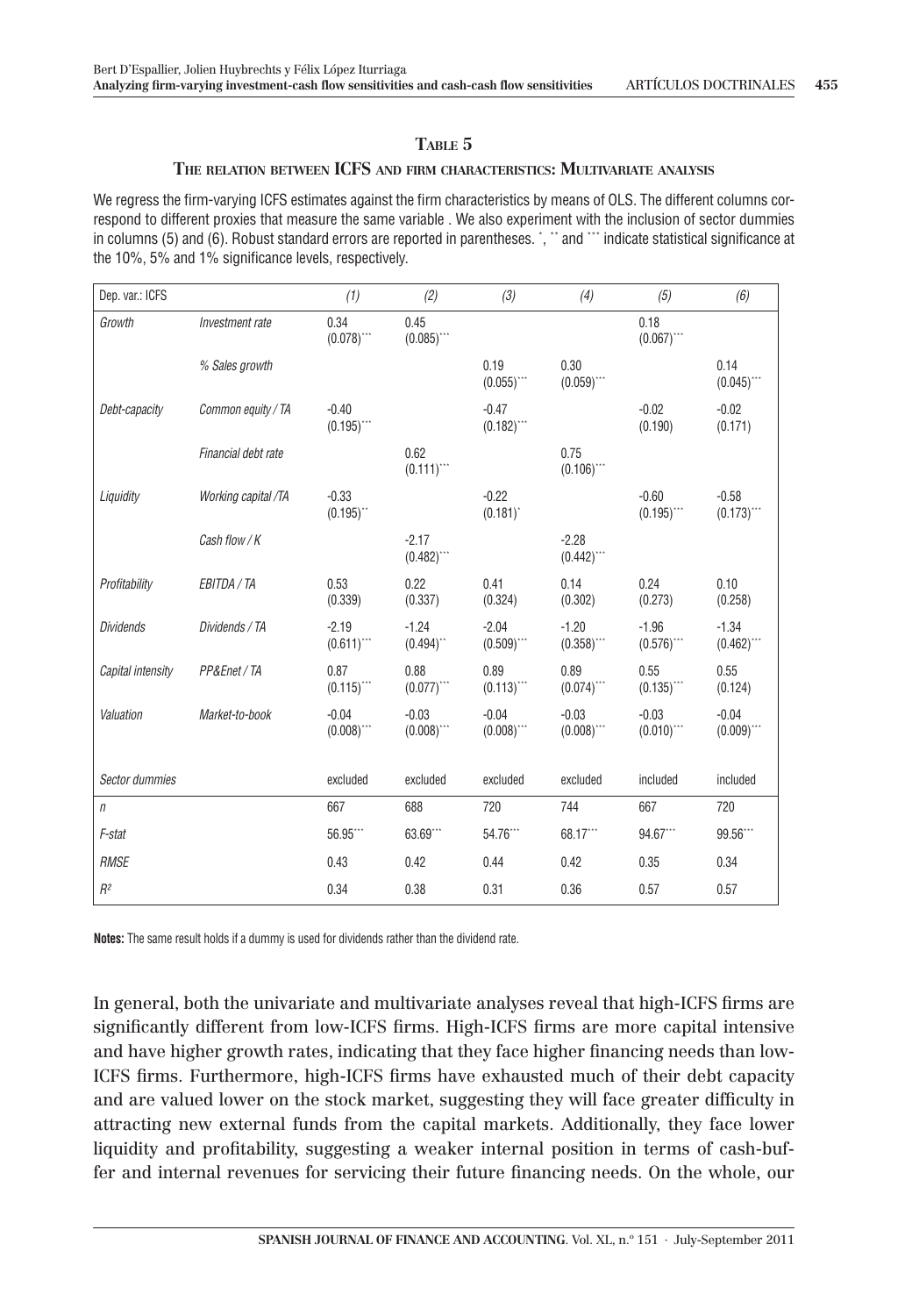analyses clearly suggest that high-ICFS firms are much more susceptible to financing constraints than low-ICFS firms.

## **4.3. THE RELATION BETWEEN THE FIRM'S CCFS AND FINANCING CONSTRAINTS**

In this section we repeat the exercise for the CCFS metric. This metric has been recently suggested as an alternative proxy to capture financing constraints (Almeida *et al.*, 2004) but has been criticized in a recent paper by Riddick and Whited (2009). In Table 6 we report the sample-level CCFS estimates recovered from the reduced-form cash equation (2) using traditional techniques. In Table 7 we report the firm-varying estimates computed from the reduced-form cash equation with heterogeneous cash flow coefficients with the Bayesian estimation procedure [equation (4)].

As can be seen in Table 6, cash flow is a significant positive determinant for cash changes, indicating that a positive cash flow shock will lead to an increase in the cash account, suggesting that firms buffer cash from positive cash flow shocks. Lagged cash flow is also significant in the cash equation, indicating that the firm's cash policy spans multiple periods. The negative sign suggests a cyclical movement in the cash account where an increase in one year is followed by a decrease in the next year. The CCFS is around 0.12 in the static case and 0.11 in the dynamic case, although estimations differ somewhat depending upon the method used (0.15 for the HT approach, 0.08 for GMM and SYS-GMM). Table 7 shows that CCFS estimates are somewhat higher when the Bayesian estimation method is being used (0.20 in the static case and 0.17 in the dynamic case) and that the firm-varying CCFS estimates have a wide range. For instance, in the dynamic case with sector and time dummies, the lowest CCFS value is -0.05 while the highest CCFS value is 0.82.

Similar to the exercise on ICFS, we provide a univariate and multivariate ex post analysis to test whether the high-CCFS firms are related to the variables measuring financing needs and available financing sources. Table 8 reports univariate differences between high-CCFS firms (those with a CCFS value above the median) and low-CCFS firms (those with a CCFS value below the median). As can be seen, the high-CCFS firms do not differ from the low-CCFS firms in the characteristics regarding growth, debt capacity, capital intensity, liquidity, profitability or investor valuation. High-CCFS firms do not face higher growth figures, or have much lower debt capacity, nor are they valued lower on the stock market. This suggests that high-CCFS firms do not face higher financing needs and are not faced with lower financing alternatives. The only difference that is statistically significant is that high-CCFS firms have lower net working capital. This suggests that cashbuffering is higher for firms that need to catch up on short-term liquidities to finance their short-term liabilities.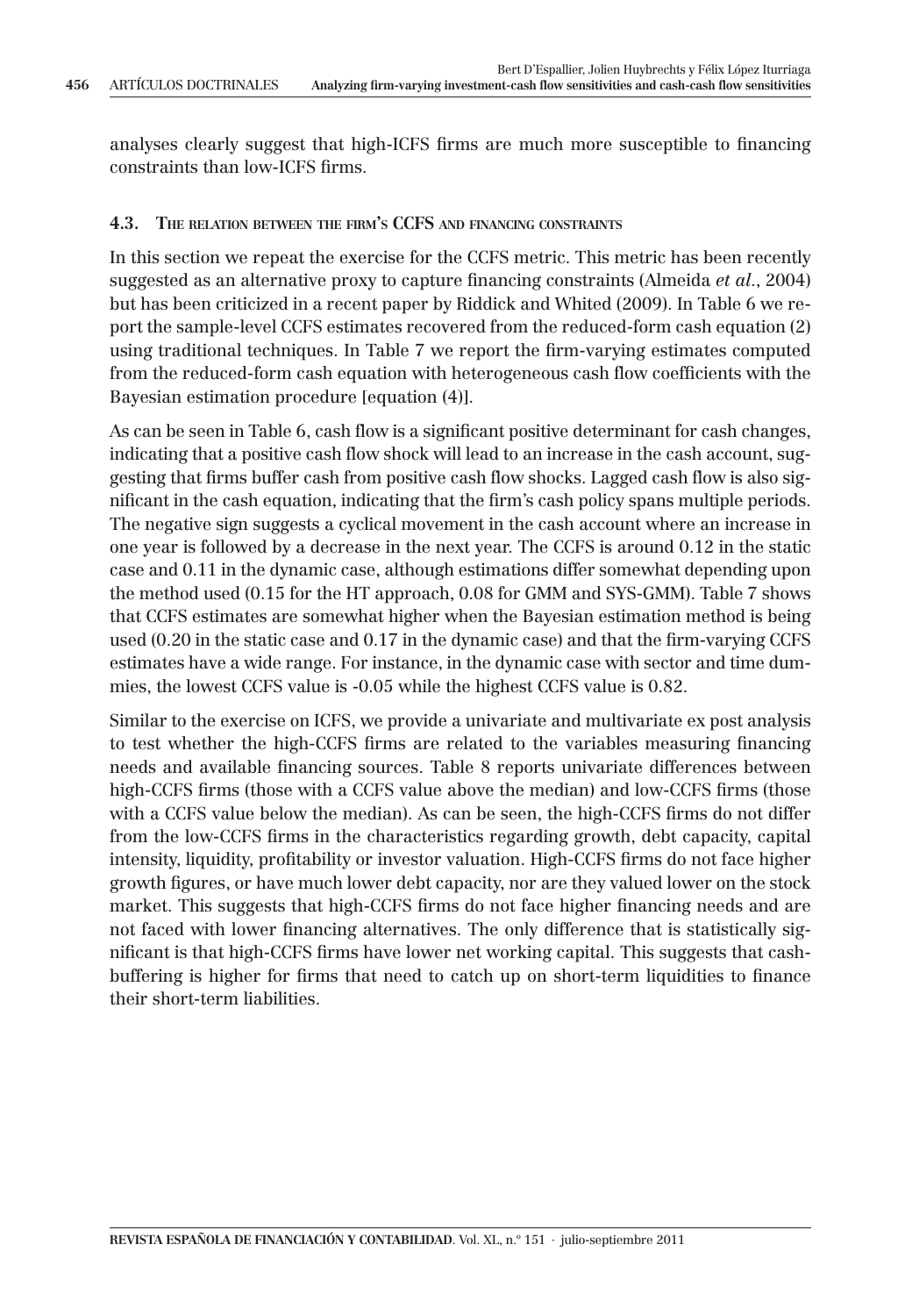## **TABLE 6**

### **CASH–CASH FLOW SENSITIVITY BASED ON REDUCED-FORM CASH EQUATIONS**

This table reports estimates for the cash–cash flow sensitivity based on estimation of reduced-form cash equations using traditional regression techniques. RE, GMM and SYS-GMM represent the Random-Effects estimator, the GMM estimator developed in Arellano and Bond (1991) and the system-GMM estimator developed in Blundell and Bond (1998), respectively. Robust standard errors are provided in parentheses. CCFS denotes the investment response due to a change in cash flow and is given by the coefficient of the cash flow in the static case (column 1) and the coefficient of cash flow divided by 1 minus the coefficient of the lagged cash rate in the dynamic case (columns 2-7). Sargan (p-value) reports the *p-value* of the Sargan-test of overidentifying restrictions, which tests the null that the instruments used in the GMM estimation are uncorrelated with the error term.  $1<sup>st</sup> order corr.$  (p-value) reports the p-value for the test for first-order autocorrelation of the differenced residuals. 2<sup>nd</sup> order corr. (p-value) reports the p-value for the test for second-order autocorrelation of the differenced residuals. \*, \*\* and \*\*\* denote statistical significance at the 10%, 5% and 1% levels, respectively.

|                                     |               |              |              | $\Delta CH_{it}/K_{i,t-1}$ |               |             |             |
|-------------------------------------|---------------|--------------|--------------|----------------------------|---------------|-------------|-------------|
| Dep. var.                           | (1)           | (2)          | (3)          | (4)                        | (5)           | (6)         | (7)         |
| $(CF_{i,t}/K_{i,t-t})$              | 0.12          | 0.12         | 0.11         | 0.13                       | 0.16          | 0.09        | 0.09        |
|                                     | $(0.046)$ *** | $(0.047)$ ** | $(0.047)$ ** | $(0.057)$ **               | $(0.044)$ *** | $(0.101)^*$ | $(0.101)^*$ |
| $InTA_{i,t}$                        | 0.004         | 0.005        | 0.005        | 0.003                      | 0.005         | 0.01        | 0.02        |
|                                     | $(0.002)$ **  | $(0.002)$ ** | $(0.002)$ ** | (0.005)                    | (0.005)       | (0.009)     | $(0.015)^*$ |
| $MB_{i,t-1}$                        | 0.00          | 0.00         | 0.00         | 0.00                       | 0.00          | 0.00        | 0.01        |
|                                     | (0.004)       | (0.004)      | (0.004)      | (0.002)                    | (0.004)       | (0.008)     | (0.008)     |
| $(\Delta CH_{i,t-1} / K_{i,t-2})$   | $-0.01$       | $-0.004$     | $-0.04$      | $-0.07$                    | $-0.07$       | $-0.07$     |             |
|                                     |               | $(0.006)^*$  | (0.062)      | $(0.061)^*$                | $(0.038)$ **  | (0.089)     | (0.094)     |
| Time dummies                        | excluded      | excluded     | included     | included                   | included      | included    | included    |
| Sector dummies                      | excluded      | excluded     | excluded     | included                   | included      | included    | included    |
|                                     |               |              |              |                            |               |             |             |
| <b>CCFS</b>                         | 0.12          | 0.11         | 0.11         | 0.12                       | 0.15          | 0.08        | 0.08        |
| $\sqrt{n}$                          | 653           | 621          | 621          | 621                        | 621           | 526         | 621         |
| $F$ -stat / $\chi^2$ -stat          | $9.93**$      | $11.21***$   | 19.93 ***    | 70.89***                   | 46.27***      | 12.91***    | $16.01***$  |
| Sargan (p-value)                    |               |              |              |                            |               | 0.00        | 0.78        |
| 1 <sup>st</sup> order corr. p-value |               |              |              |                            |               | 0.00        | 0.00        |
| $2nd$ order corr. p-value           |               |              |              |                            |               | 0.02        | 0.18        |
| $R^2$                               | 0.03          | 0.04         | 0.05         | 0.09                       |               |             |             |
| Method                              | <b>RE</b>     | <b>RE</b>    | <b>RE</b>    | <b>RE</b>                  | HT            | <b>GMM</b>  | SYS-GMM     |

We also conduct a multivariate analysis (unreported) in which the firm-varying CCFS estimates are regressed against the firm characteristics. This multivariate analysis confirms that there is no link between the firm's CCFS and the characteristics examined. Both the univariate and multivariate analyses confirm that the firm's cash policy is a poor indicator of the firm's constraints status in line with recent research by Riddick and Whited (2009).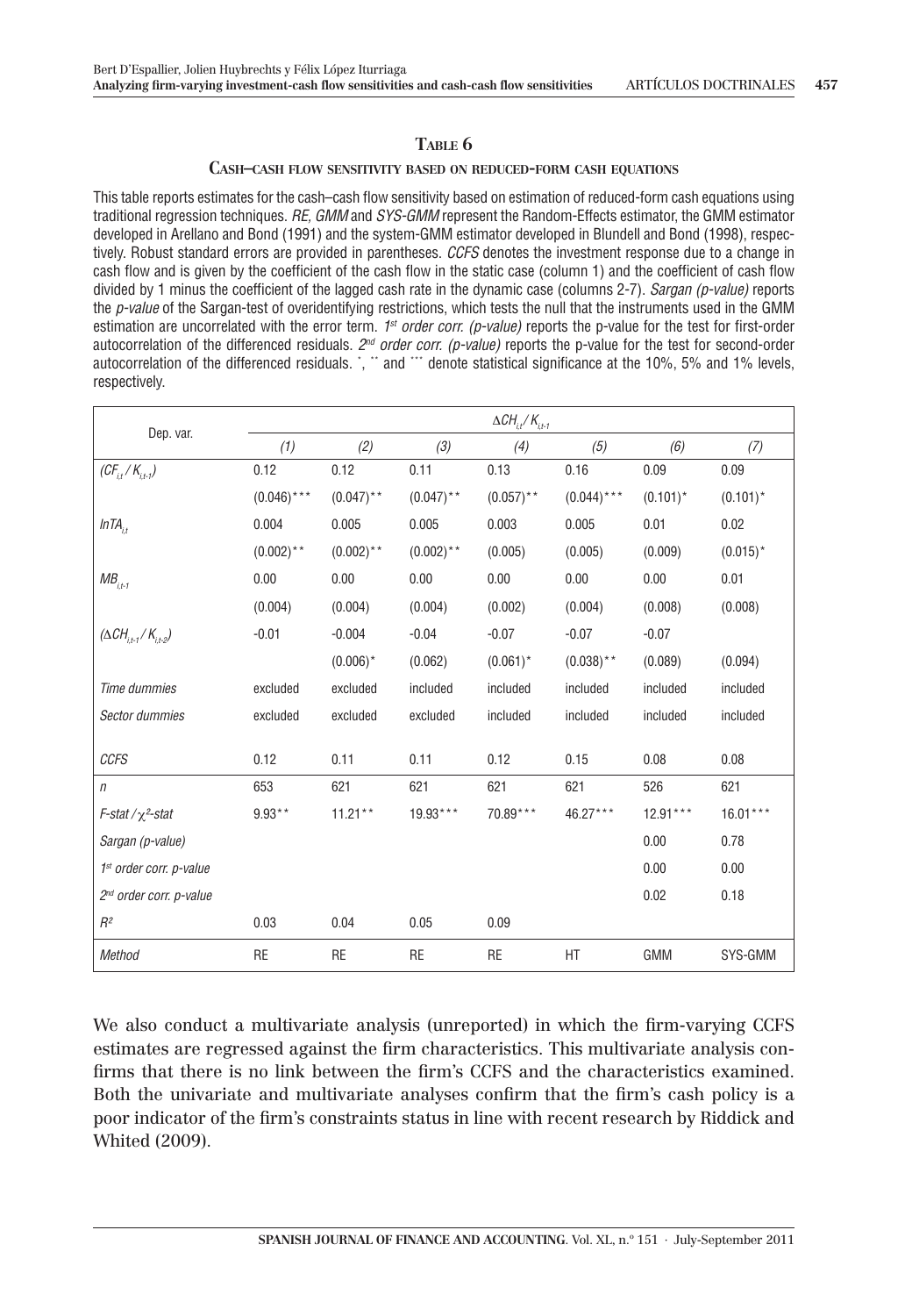## FIRM-VARYING CASH-CASH FLOW SENSITIVITIES USING BAYESIAN ESTIMATION **FIRM-VARYING CASH–CASH FLOW SENSITIVITIES USING BAYESIAN ESTIMATION**

This table reports the estimation results and a kernel-density graph for the firm-varying CCFS estimates obtained using Bayesian econometrics. Panel A summarizes the results This table reports the estimation results and a kernel-density graph for the firm-varying CCFS estimates obtained using Bayesian econometrics. Panel A summarizes the results rom a static model that includes (natural logarithm of) total assets and market-to-book as regressors, in addition to the firm-varying cash flow coefficient. We experiment with the from a static model that includes (natural logarithm of) total assets and market-to-book as regressors, in addition to the fi rm-varying cash fl ow coeffi cient. We experiment with the nclusion of time-dummies (column 2) and time and sector dummies (column 3). Panel B summarizes the results from a dynamic model where lagged cash-changes is included inclusion of time-dummies (column 2) and time and sector dummies (column 3). Panel B summarizes the results from a dynamic model where lagged cash-changes is included in addition to (natural logarithm of) total assets and market-to-book and the firm-varying cash flow coefficient. Again we experiment with the inclusion of time-dummies (column<br>2) and time and sector-dummies (column 3). in addition to (natural logarithm of) total assets and market-to-book and the fi rm-varying cash fl ow coeffi cient. Again we experiment with the inclusion of time-dummies (column 2) and time and sector-dummies (column 3).

| Panel A. Static model           |         |                                                                                                                                                                                                                                                                                                                                                                                                                                                                  |                                                                                                                                                                                                                                                                                                                                                                            |                                                               |  |
|---------------------------------|---------|------------------------------------------------------------------------------------------------------------------------------------------------------------------------------------------------------------------------------------------------------------------------------------------------------------------------------------------------------------------------------------------------------------------------------------------------------------------|----------------------------------------------------------------------------------------------------------------------------------------------------------------------------------------------------------------------------------------------------------------------------------------------------------------------------------------------------------------------------|---------------------------------------------------------------|--|
| Dep. var.: $(l_{il}/K_{ill},l)$ |         | $\left( 1\right)$                                                                                                                                                                                                                                                                                                                                                                                                                                                |                                                                                                                                                                                                                                                                                                                                                                            | $\odot$                                                       |  |
| Fixed                           |         |                                                                                                                                                                                                                                                                                                                                                                                                                                                                  |                                                                                                                                                                                                                                                                                                                                                                            |                                                               |  |
| Varying                         | Min.    |                                                                                                                                                                                                                                                                                                                                                                                                                                                                  |                                                                                                                                                                                                                                                                                                                                                                            |                                                               |  |
|                                 | Max.    |                                                                                                                                                                                                                                                                                                                                                                                                                                                                  |                                                                                                                                                                                                                                                                                                                                                                            |                                                               |  |
|                                 | St.Dev. |                                                                                                                                                                                                                                                                                                                                                                                                                                                                  |                                                                                                                                                                                                                                                                                                                                                                            |                                                               |  |
|                                 | P(25)   |                                                                                                                                                                                                                                                                                                                                                                                                                                                                  |                                                                                                                                                                                                                                                                                                                                                                            |                                                               |  |
|                                 | Median  |                                                                                                                                                                                                                                                                                                                                                                                                                                                                  |                                                                                                                                                                                                                                                                                                                                                                            |                                                               |  |
|                                 | P(75)   |                                                                                                                                                                                                                                                                                                                                                                                                                                                                  | $\frac{2}{\sqrt{21}}$<br>$\frac{1}{21}$<br>$\frac{1}{21}$<br>$\frac{1}{21}$<br>$\frac{1}{21}$<br>$\frac{1}{21}$<br>$\frac{1}{21}$<br>$\frac{1}{21}$<br>$\frac{1}{21}$<br>$\frac{1}{21}$<br>$\frac{1}{21}$<br>$\frac{1}{21}$<br>$\frac{1}{21}$<br>$\frac{1}{21}$<br>$\frac{1}{21}$<br>$\frac{1}{21}$<br>$\frac{1}{21}$<br>$\frac{1}{21}$<br>$\$                             |                                                               |  |
| Time dummies                    |         |                                                                                                                                                                                                                                                                                                                                                                                                                                                                  |                                                                                                                                                                                                                                                                                                                                                                            |                                                               |  |
| Sector dummies                  |         | excluded                                                                                                                                                                                                                                                                                                                                                                                                                                                         | excluded                                                                                                                                                                                                                                                                                                                                                                   | included                                                      |  |
|                                 |         |                                                                                                                                                                                                                                                                                                                                                                                                                                                                  |                                                                                                                                                                                                                                                                                                                                                                            |                                                               |  |
| Panel B. Dynamic model          |         |                                                                                                                                                                                                                                                                                                                                                                                                                                                                  |                                                                                                                                                                                                                                                                                                                                                                            |                                                               |  |
| Dep. var.: $(l_i/K_{it}$ ,      |         |                                                                                                                                                                                                                                                                                                                                                                                                                                                                  |                                                                                                                                                                                                                                                                                                                                                                            | $\overline{3}$                                                |  |
| Fixed                           |         |                                                                                                                                                                                                                                                                                                                                                                                                                                                                  |                                                                                                                                                                                                                                                                                                                                                                            |                                                               |  |
| Varying                         | Nin     | $\begin{array}{c cccc}\n\hline\n\text{(7)} & \text{(7)} & \text{(8)} & \text{(9)} & \text{(10)} & \text{(11)} & \text{(12)} & \text{(13)} & \text{(14)} & \text{(15)} & \text{(16)} & \text{(17)} & \text{(18)} & \text{(19)} & \text{(19)} & \text{(19)} & \text{(19)} & \text{(19)} & \text{(19)} & \text{(19)} & \text{(19)} & \text{(19)} & \text{(19)} & \text{(19)} & \text{(19)} & \text{(19)} & \text{(19)} & \text{(19)} & \text{(19)} & \text{(19)} &$ | $\frac{2}{1}$<br>$\frac{8}{18}$<br>$\frac{8}{18}$<br>$\frac{1}{18}$<br>$\frac{1}{18}$<br>$\frac{1}{18}$<br>$\frac{1}{18}$<br>$\frac{1}{18}$<br>$\frac{1}{18}$<br>$\frac{1}{18}$<br>$\frac{1}{18}$<br>$\frac{1}{18}$<br>$\frac{1}{18}$<br>$\frac{1}{18}$<br>$\frac{1}{18}$<br>$\frac{1}{18}$<br>$\frac{1}{18}$<br>$\frac{1}{18}$<br>$\frac{1}{18}$<br>$\frac{1}{18}$<br>$\$ | 0.18<br>-0.05<br>0.82<br>0.20<br>0.33<br>included<br>included |  |
|                                 | Max     |                                                                                                                                                                                                                                                                                                                                                                                                                                                                  |                                                                                                                                                                                                                                                                                                                                                                            |                                                               |  |
|                                 | St.Dev. |                                                                                                                                                                                                                                                                                                                                                                                                                                                                  |                                                                                                                                                                                                                                                                                                                                                                            |                                                               |  |
|                                 | P(25)   |                                                                                                                                                                                                                                                                                                                                                                                                                                                                  |                                                                                                                                                                                                                                                                                                                                                                            |                                                               |  |
|                                 | Median  |                                                                                                                                                                                                                                                                                                                                                                                                                                                                  |                                                                                                                                                                                                                                                                                                                                                                            |                                                               |  |
|                                 | P(75)   |                                                                                                                                                                                                                                                                                                                                                                                                                                                                  |                                                                                                                                                                                                                                                                                                                                                                            |                                                               |  |
| Time dummies                    |         |                                                                                                                                                                                                                                                                                                                                                                                                                                                                  |                                                                                                                                                                                                                                                                                                                                                                            |                                                               |  |
| Sector dummies                  |         | excluded                                                                                                                                                                                                                                                                                                                                                                                                                                                         | excluded                                                                                                                                                                                                                                                                                                                                                                   |                                                               |  |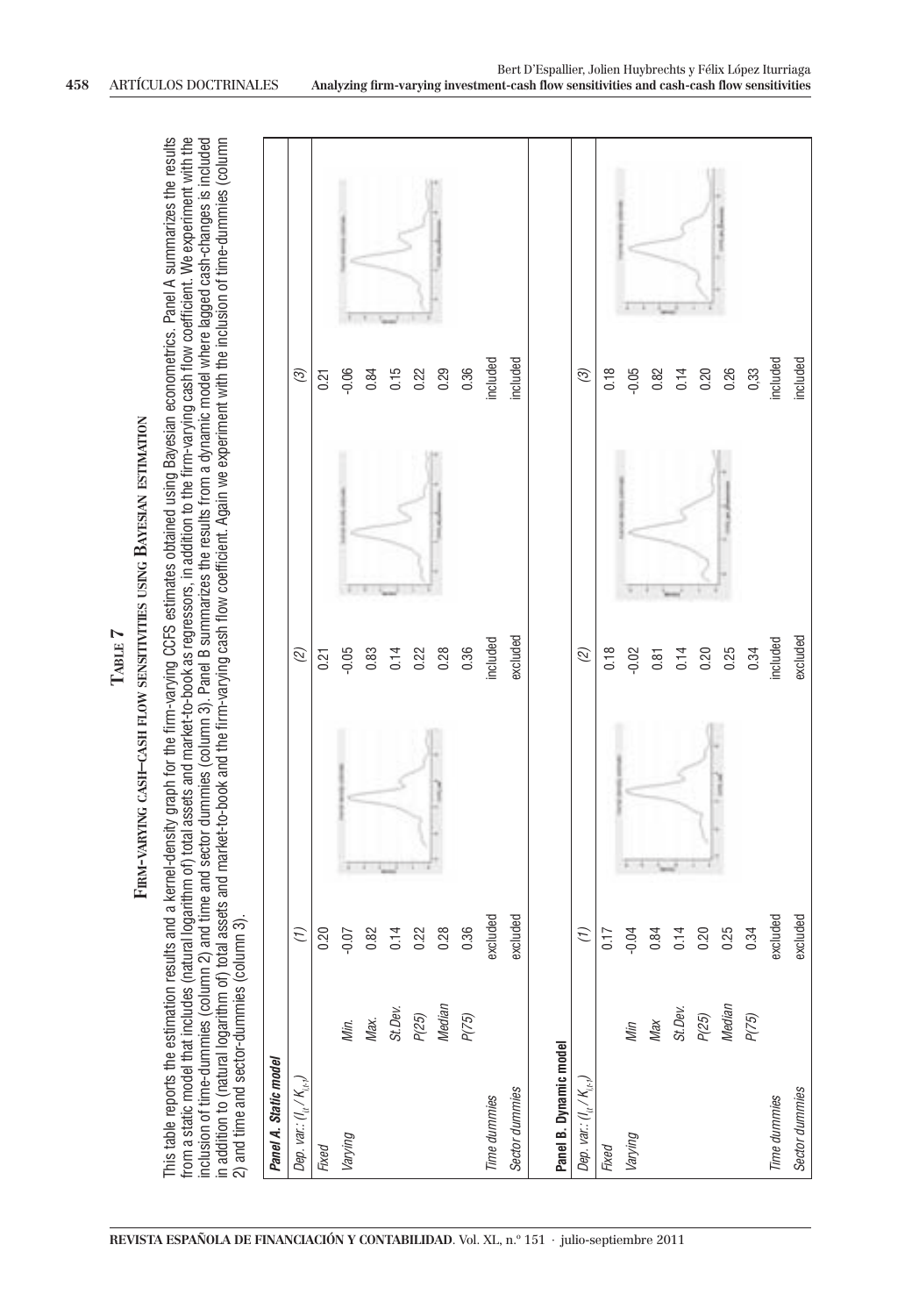## **TABLE 8**

## **DIFFERENCES BETWEEN HIGH-CCFS AND LOW-CCFS FIRMS**

This table reports median values of variables measuring capital intensity, firm growth, debt capacity, liquidity, investor valuation, profitability and dividends for «All firms,» «High-CCFS firms» and «Low-CCFS firms.» High-CCFS firms are firms for which CCFS is higher than the median value of CCFS. Low-CCFS firms are firms for which CCFS is lower than the median value. The third columns is the non-parametrical Pearson  $\chi^2$ -test to see whether the differences in median values are statistically significant. \*, \*\* and \*\*\* denote statistical significance at the 10%, 5% and 1% levels, respectively.

|                    |                        | All firms | <b>High-CCFS firms</b> | Low-CCFS firms | Pearson $\chi^2$ -test |
|--------------------|------------------------|-----------|------------------------|----------------|------------------------|
|                    |                        | $n = 90$  | $n = 45$               | $n = 45$       |                        |
| Capital intensity  | PP&Egross / TA         | 0.59      | 0.57                   | 0.59           | 0.04                   |
|                    | PP&Enet / TA           | 0.33      | 0.36                   | 0.30           | 0.40                   |
| Growth             | Investment rate        | 0.14      | 0.17                   | 0.12           | 1.06                   |
|                    | % Sales growth         | 0.14      | 0.19                   | 0.12           | 2.03                   |
| Debt-capacity      | Financial debt rate    | 0.28      | 0.29                   | 0.27           | 1.11                   |
|                    | ST-financial debt rate | 0.08      | 0.08                   | 0.10           | 2.60                   |
|                    | Common equity / TA     | 0.36      | 0.31                   | 0.40           | 3.51                   |
| Liquidity          | Working capital / TA   | 0.10      | 0.04                   | 0.15           | 11.04                  |
|                    | Current ratio          | 1.29      | 1.14                   | 1.48           | $6.07$ <sup>**</sup>   |
|                    | Cash flow / K          | 0.15      | 0.15                   | 0.14           | 0.05                   |
| Investor valuation | Market-to-book         | 1.98      | 2.28                   | 1.92           | 0.40                   |
| Profitability      | EBITDA / TA            | 0.10      | 0.09                   | 0.11           | 2.52                   |
|                    | Net income / TA        | 0.04      | 0.03                   | 0.04           | 3.45                   |
| Dividends          | Dividends / TA         | 0.01      | 0.01                   | 0.01           | 0.52                   |

## **5. CONCLUSIONS, DISCUSSION AND LIMITATIONS**

There is considerable debate in the empirical corporate finance literature on how a firm's exposure to financing constraints can be measured. Some studies suggest that the firm's investment response in the event of a cash flow shock (ICFS) is a good proxy, whereas other studies claim this metric is largely driven by measurement error and endogeneity. More recently, some studies advocate analyzing the firm's cash response in the event of a cash flow shock (CCFS) as a proxy for financing constraints. However, this metric has been also criticized as being driven by income uncertainty.

In order to help solve this debate, a number of studies have suggested analyzing firmlevel sensitivities rather than comparing sample-level estimates across ex ante classified groups. Some of the benefits over the traditional empirical approach include: 1) avoiding ex ante classification, 2) avoiding endogeneity and aggregation bias and 3) allowing for a thorough judgment on the usefulness of ICFS and CCFS by identifying in detail which variables are driving the sensitivity.

In this paper we argue that firm-varying ICFS estimates can be conveniently computed from the underlying reduced-form investment model by means of Bayesian estimation. Similarly, firm-varying CCFS estimates can be computed from the underlying cash model.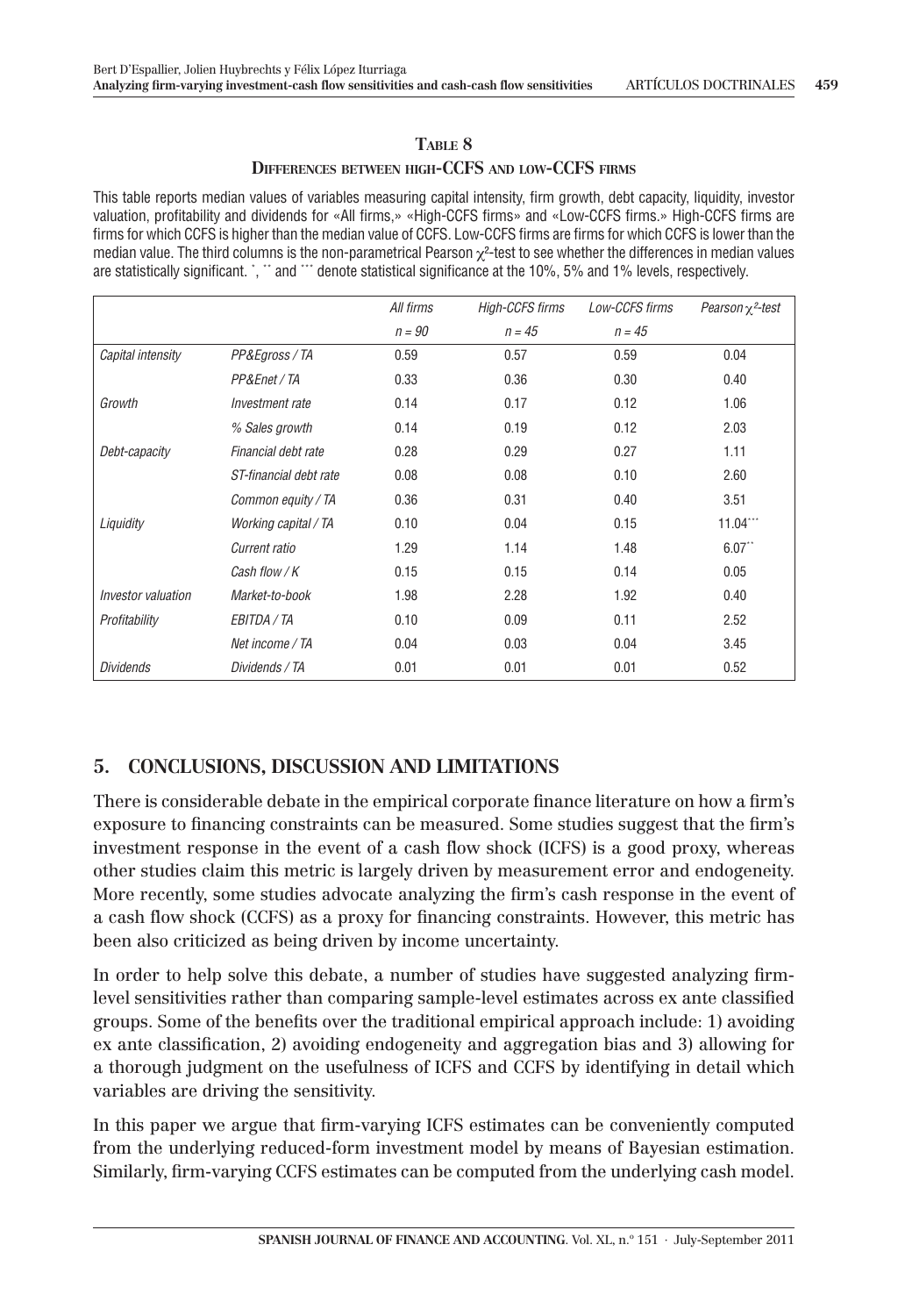The Bayesian estimation procedure is particularly well-suited to model heterogeneous slopes in the context of panel data because it allows for flexibility in the functional form, requires only minimal assumptions and is able to tackle a large number of parameters in relation to the data points. In this respect, the firm-varying estimates produced by the Bayesian estimation are in accordance with the underlying investment and cash models. This represents a considerable benefit over Hovakimian and Hovakimian (2009), who use a mathematical proxy based upon the levels of cash flow and investment. Furthermore, the Bayesian method has been widely used in different fields and can be considered a robust estimation method.

Our results, based upon a dataset of 90 listed Spanish firms over the 1999-2008 period show that high-ICFS firms are considerably different from low-ICFS firms, and these differences hold both univariately as well as multivariately. High-ICFS firms are more capital intensive and have higher growth rates both in terms of investments and sales growth. This suggests that high-ICFS firms face considerably higher financing needs than their counterparts. Additionally, high-ICFS firms have exhausted much of their debt capacity, are valued lower on the stock-markets and have considerably lower liquidity and profitability measures. This suggests that high-ICFS firms find fewer financing alternatives and face higher financing costs. On the whole, the analysis points towards a strong correlation between the firm's ICFS and the firm's exposure to financing constraints. This result finds support in recent insights by Carpenter and Guariglia (2008) and Islam and Mozumdar (2007).

When a similar analysis is conducted with the firm's CCFS, we find no relation between CCFS and the susceptibility to financing constraints. This result is in line with Riddick and Whited (2009), who claim that other factors influence the firm's CCFS to such a degree that it cannot be considered an adequate proxy for gauging the firm's exposure to financing constraints.

Overall, this study complements previous research on the relation between financing constraints and debt (Aivazian *et al.,* 2005; Galeotti *et al.,* 1994; Marra Domínguez, 2007), access to financial markets (Aivazian and Santor, 2008), liquidity (Calem and Rizzo, 1995) and growth opportunities (Alti, 2003). More specifically, we believe this paper complements the literature in a number of ways. First, to the best of our knowledge, this study is the first to use a Bayesian estimation procedure for recovering firm-varying ICFS and CCFS estimates. Our approach adds to previous studies on the benefits of firmvarying ICFS estimation by devising different methods for computing these estimates.

Second, this paper adds to the Spanish evidence on financing frictions and interrelations between financing decisions and investment decisions. Our results indicate that financing constraints are still causing under-investment and hampering firm growth. This means that there is still room for stimulating growth through increased credit availability, which is an important insight for policy-makers in light of the current economic crisis and the accompanying credit-crunch that has severely affected Spain.

Third, our research calls into question the recent shift towards using CCFS as a proxy for capturing the firm's exposure to financing constraints. Our results suggest that the firm's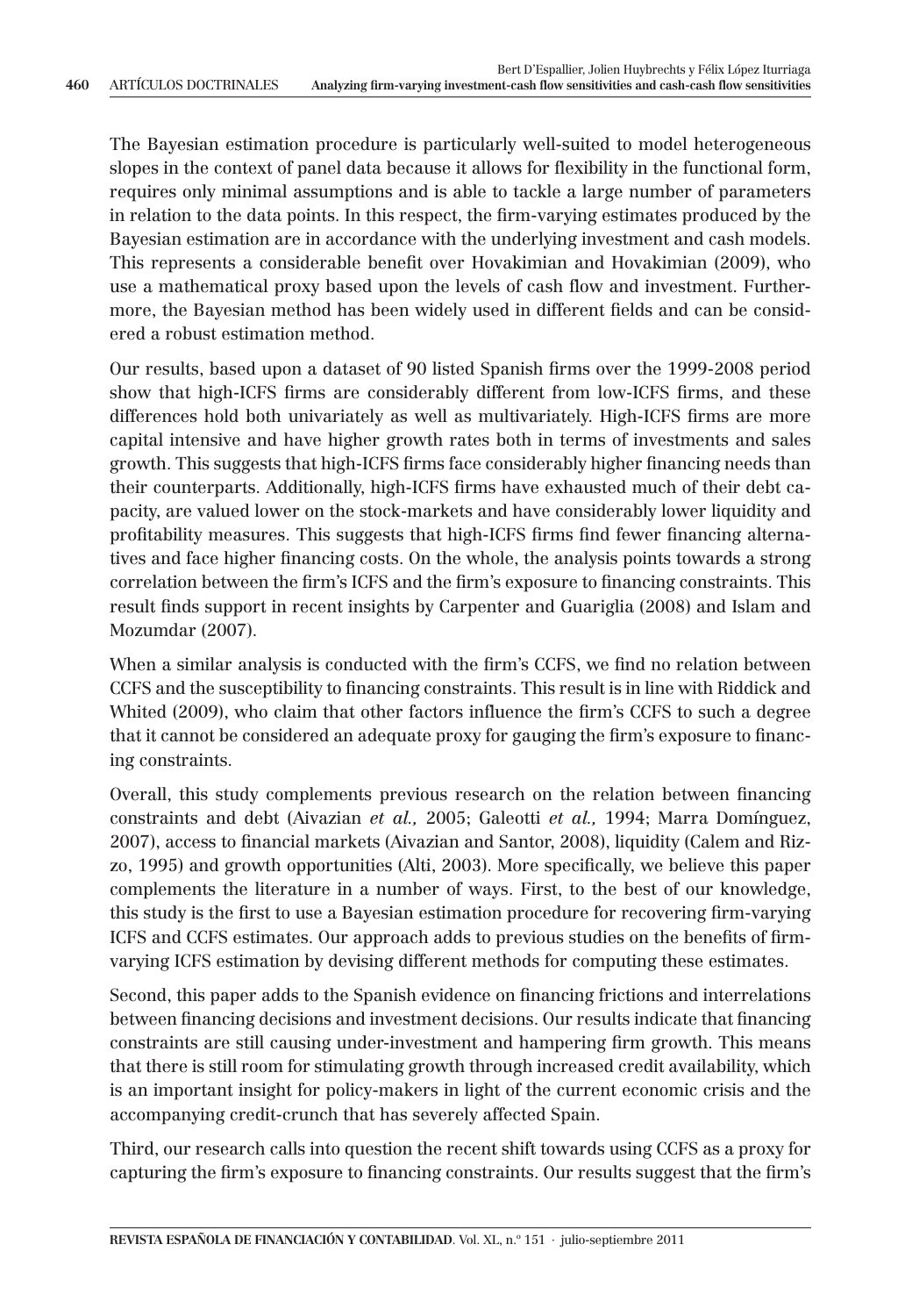cash policy is not driven by increased financing needs or decreased credit availability, and thus that the CCFS is a poor indicator of the firm's constraints status. Our results indicate the ICFS better captures the firm's constraints status, even taking into account the problems of endogeneity and difficulty in controlling for investment opportunities.

There are evidently also a number of caveats that should be kept in mind. First, the empirical results are based upon a sample of 90 Spanish listed firms over a well-defined time period. Since only listed firms are studied, there is a bias in our sample towards medium and large firms. It would be interesting to test whether the results hold for smaller firms.

Second, our results are based upon the standard cash flow-augmented Q model of investment. This model has a long-standing tradition in the literature and Adam and Goyal (2008) argue that this proxy best captures the firm's investment opportunities. However, it should be noted that other proxies for Marginal Q have also been used such as the market value of capital over the replacement value of capital (Miguel and Pindado, 2001), a measurement-corrected version of Marginal Q (Erickson and Whited, 2000) and a forward-looking value based upon VAR-forecasting techniques (Gilchrist and Himmelberg, 1995). Our research could be extended to other model specifications that take up different controls for investment opportunities or use a different functional form, such as the neoclassical model (see, for instance, Bond *et al.,* 2003) or the sales-accelerator model (see, for instance, Kadapakkam *et al.,* 1998).

Finally, in the ex post analysis we identify a relation between the ICFS and a number of variables regarding firm growth, debt capacity, market valuation, liquidity and profitability. However, this analysis could be extended to identify other determinants of the ICFS. Similarly, given the fact that CCFS seems unrelated to the firm's constraints status, it would be interesting to identify in detail which variables drive the firm's CCFS.

## **REFERENCES**

ADAM, T., and GOYAL, V. K. 2008. The investment opportunity set and its proxy variables. *Journal of Financial Research* 31(1): 41-63.

AĞCA, S., and MOZUMDAR, A. 2008. The impact of capital market imperfections on investment-cash flow sensitivity. *Journal of Banking and Finance* 32: 207-216.

AIVAZIAN, V. A.; GE, Y., and QIU, J. 2005. The impact of leverage on firm investment: Canadian evidence. *Journal of Corporate Finance* 11: 277-291.

AIVAZIAN, V. A., and SANTOR, E. 2008. Financial constraints and investment: Assessing the impact of a World Bank credit program on small and medium enterprises in Sri Lanka. *Canadian Journal of Economics* 41: 475-500.

ALLAYANNIS, G., and MOZUMDAR, A. 2009. The impact of negative cash flow and influential observations on investment-cash flow sensitivity estimates. *Journal of Banking and Finance* 28: 901-930.

ALMEIDA, H., and CAMPELLO, M. 2007. Financial constraints, asset tangibility, and corporate investment. *Review of Financial Studies* 20: 1.429-1.460.

ALMEIDA, H.; CAMPELLO, M., and WEISBACH, M. S. 2004. The cash flow sensitivity of cash. *Journal of Finance* 59: 1.777-1.804.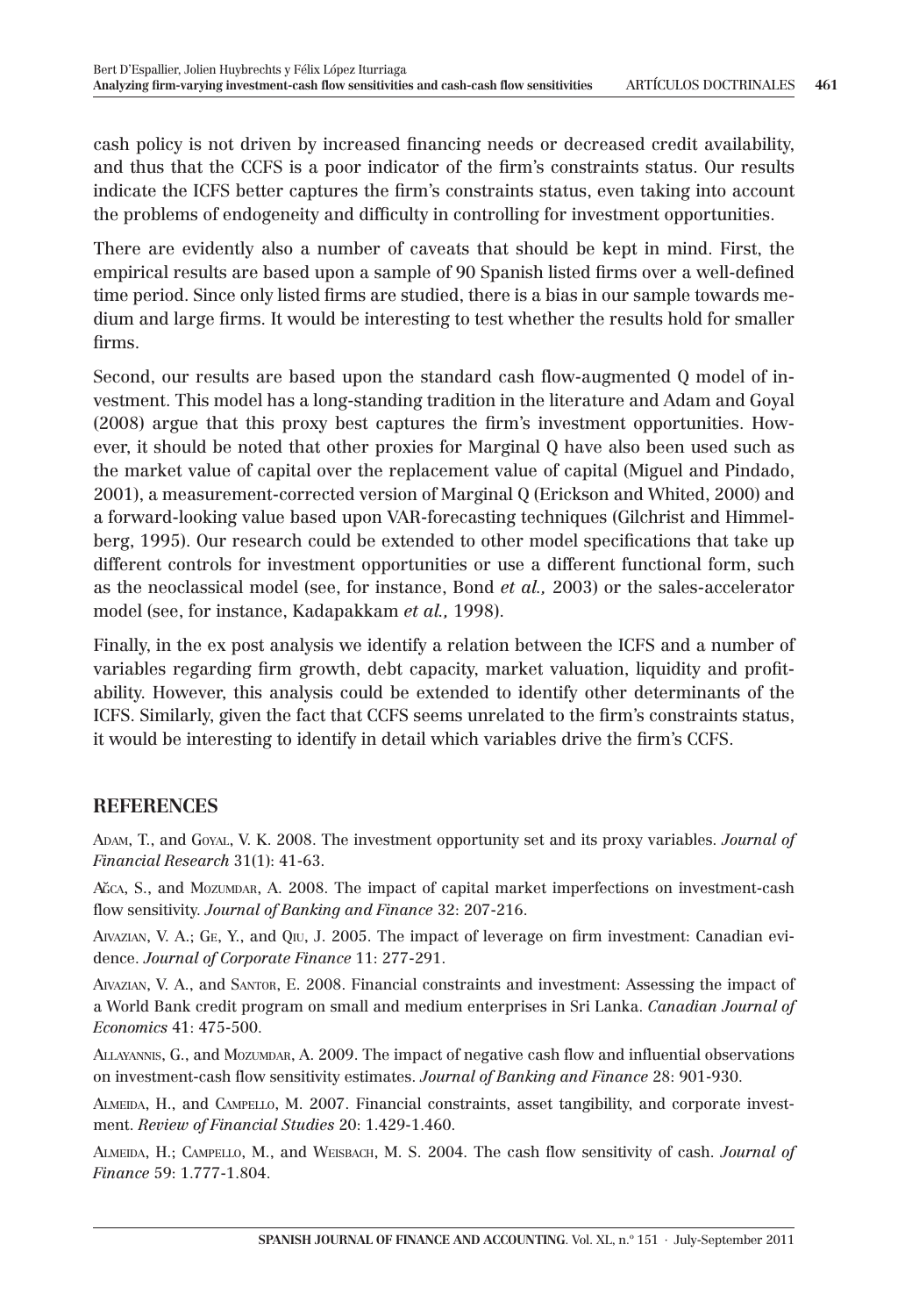ALONSO, C., and BENTOLILA, S. 1993. La relación entre la inversión y la q de Tobin en las empresas industriales españolas, en: DOLADO, J. J.; MARTÍN, C., and ROMERO, L. R. (eds.) *La industria y el comportamiento de las empresas españolas. Ensayos en homenaje a Gonzalo Mato*. 77116. Madrid: Alianza Editorial.

ALTI, A. 2003. How sensitive is investment to cash flow when financing is frictionless? *Journal of Finance* 58: 707-722.

ÁLVAREZ OTERO. S. 1996. Inversión de sostenimiento e inversión discrecional: Un modelo financiero del comportamiento inversor de la empresa industrial española. *Investigaciones Europeas de Dirección y Economía de la Empresa* 2: 81-105.

— 1998. Evidencia empírica de la relación entre la inversión de la empresa industrial española y las variables financieras. *Investigaciones Europeas de Dirección y Economía de la Empresa* 4: 45-56.

ARELLANO, M., and BOND, S. R. 1991. Some tests of specification for panel data: Monte Carlo evidence and an application to employment equations. *The Review of Economic Studies* 58: 277-297.

ASCIOGLU, A.; HEDGE, S. P., and MCDERMOTT, J. B. 2008. Information asymmetry and investment-cash flow sensitivity. *Journal of Banking and Finance* 32: 1.036-1.048.

AZOFRA, V.; SAONA, P., and VALLELADO, E. 2007. Oportunidades de crecimiento y estructura de propiedad como determinantes del apalancamiento de las empresas españolas. *Revista Española de Financiación y Contabilidad* 36(133): 11-30.

BERNANKE, B.; GERTLER, M., and GILCHRIST, S. 1996. The financial accelerator and the flight to quality, *The Review of Economics and Statistics* 78: 1-15.

BERRY, D. A. 1996. *Statistics: A Bayesian perspective*. New York: Wadsworth Publishing Company.

BLUNDELL, R., and BOND, S. 1998. GMM estimation with persistent data: An application to production functions. *Econometric Reviews* 19: 321-340.

BOND, S., and CUMMINS, J. 2001. Noisy share prices and the Q model of investment. *Institute for Fiscal Studies* discussion paper 22.

BOND, S.; ELSTON, J. A.; MAIRESSE, J., and MULKAY, B. 2003. Financial factors and investment in Belgium, France, Germany, and the United Kingdom: A comparison using company panel data. *The Review of Economics and Statistics* 85: 153-165.

CALEM, P. S., and RIZZO, J. A. 1995. Financing constraints and investment: New evidence from hospital industry data. *Journal of Money, Credit and Banking* 27: 1.002-1.014.

CALOMIRIS, C.; HIMMELBERG, C., and WACHTEL, P. 1995. Internal finance and firm-level investment: Evidence from the undistributed profits tax of 1936-1937. *Journal of Business* 68: 443-482.

CARPENTER, R. E., and GUARIGLIA, A. 2008. Cash flow, investment and investment opportunities: New tests using UK panel data. *Journal of Banking and Finance* 32: 1.894-1.906.

CARPENTER, R. E., and PETERSEN, B. C. 2002. Is the growth of small firms constrained by internal finance? *The Review of Economics and Statistics* 84: 298-309.

CLEARY, S. 1999. The relationship between firm investment and financial status. *Journal of Finance* 54: 673-691.

— 2006. International corporate investment and the relationships between financial constraints measures. *Journal of Banking and Finance* 30: 1.559-1.580.

CLEARY, S., and D'ESPALLIER, B. 2007. Financial constraints and investment: An alternative empirical framework. *Anales de Estudios Económicos y Empresariales* 17: 1-41.

CLEARY, S.; POVEL, P., and RAITH, M. 2007. The U-shaped investment curve: Theory and evidence. *Journal of Financial and Quantitative Analysis* 42: 1-39.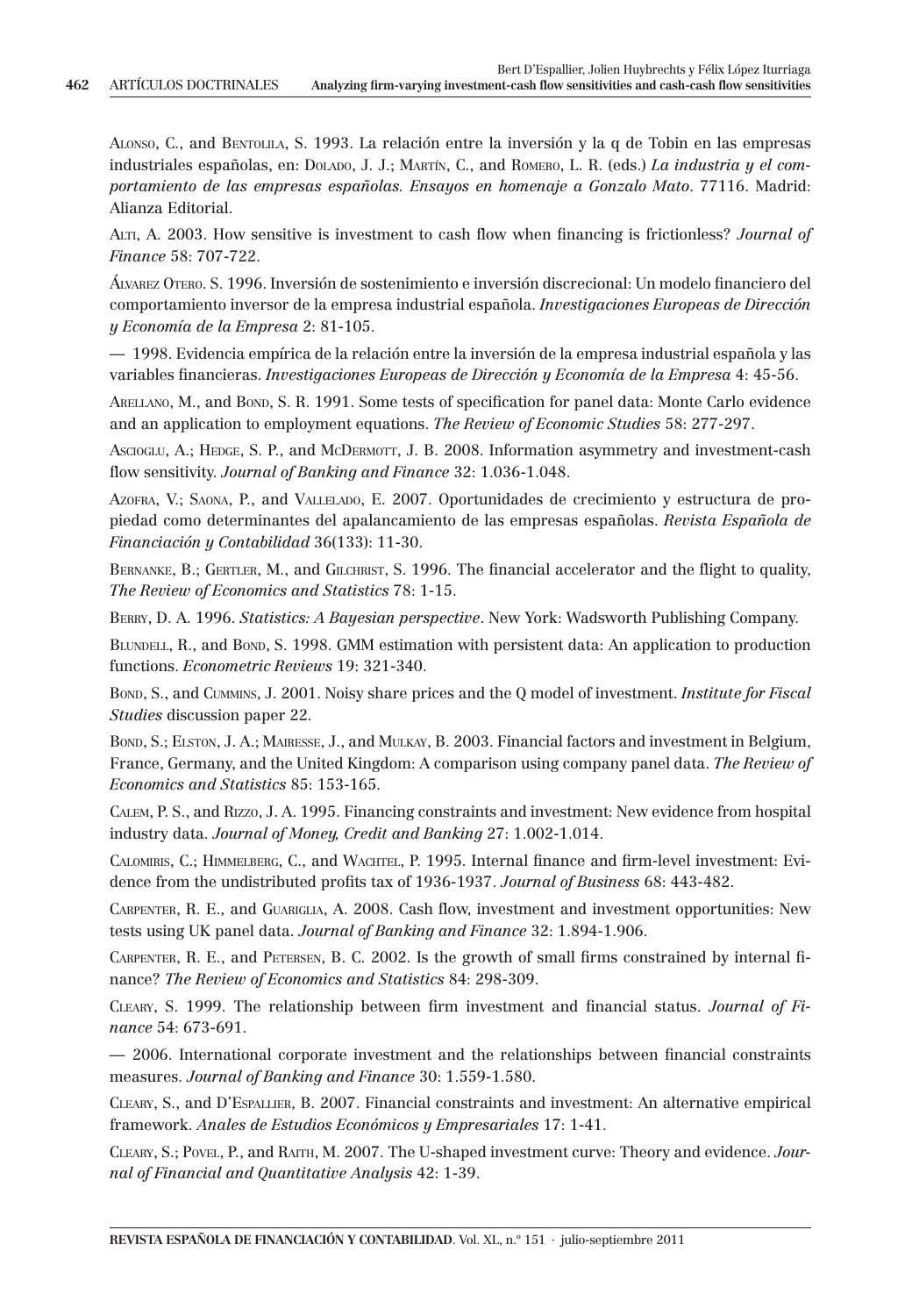COOPER, R., and HALTIWANGER, J. 2006. On the nature of capital adjustment costs. *Review of Economic Studies* 73: 611-633.

CORREA, R. A.; MOLINA, A. M., and BARRIOS DEL PINO, I. 2002. Fuentes de financiación e inversión en I+D: Análisis para la gran empresa manufacturera española. *Revista de Economía y Empresa* 47: 63-84.

CUMMINS, J.; HASSET, K., and OLINER, S. 2006. Investment behaviour, observable expectations and internal funds. *American Economic Review* 96: 796-810.

D'ESPALLIER, B.; VANDEMAELE, S., and PEETERS, L. 2008. Investment-cash flow sensitivities or cash-cash flow sensitivities? An evaluative framework for measures of financial constraints. *Journal of Business Finance and Accounting* 35: 943-968.

DELOOF, M. 1998. Internal capital markets, bank borrowing, and financial constraints: Evidence from Belgian firms. *Journal of Business Finance and Accounting 25: 945-968.* 

DOMS, M., and DUNNE, T. 1998. Capital adjustment patterns in manufacturing plants. *Review of Economic Dynamics* 1: 409-449.

ERICKSON, T., and WHITED, T. 2000. Measurement error and the relationship between investments and Q. *Journal of Political Economy* 108: 1.027-1.057.

ESTRADA, A., and VALLÉS, J. 1998. Investment and financial structure in Spanish manufacturing firms. *Investigaciones Económicas* 22: 337-359.

FAZZARI, S. M.; HUBBARD, R.G., and PETERSEN, B.C. 1988, Financing constraints and corporate investment. *Brookings Papers on Economic Activity* 1: 141-195.

 $-$  2000. Investment-cash flow sensitivities are useful: A comment on Kaplan and Zingales. *Quarterly Journal of Economics* 115: 695-705.

FRASER, I. 2000. An application of maximum entropy estimation: The demand for meat in the United Kingdom. *Applied Economics* 32: 45-59.

GALEOTTI, M.; SCHIANTARELLI F., and JARAMILLO, F. 1994. Investment decisions and the role of debt, liquid assets and cash flow: Evidence from Italian panel data. *Applied Financial Economics* 4: 121-132.

GARCÍA, M. T. 1998. Liquidez, costes financieros e inversión de las empresas españolas: Un análisis empírico. *Revista Española de Economía* 15: 463-486.

GARCÍA, M. T., and OCAÑA, C. 1999. The effect of bank monitoring on the investment behavior of Spanish firms. *Journal of Banking & Finance* 23: 1.579-1.603.

GARCÍA, M. T., and VICENTE LORENTE, J. D. 1999. Los efectos de la participación bancaria en la política de inversión de las empresas españolas: Una aplicación del modelo neoclásico de inversión. *Revista Española de Financiación y Contabilidad* 28: 325-348.

GILCHRIST, S., and HIMMELBERG, C. P. 1995. Evidence on the role of cash flow for investment. *Journal of Monetary Economics* 36: 541-572.

GUARIGLIA, A. 2008. Internal financial constraints, external financial constraints and investment choice: Evidence from a panel of UK firms. *Journal of Banking and Finance* 32: 1.795-1.809.

HAN, S., and QIU, J. 2007. Corporate precautionary cash holdings. *Journal of Corporate Finance* 13: 43-57.

HANSEN, M.; PERRY, L. T., and REESE, C. S. 2004. A Bayesian operationalization of the resource-based view. *Strategic Management Journal* 25: 1.279-1.295.

HAUSMAN, J. A., and TAYLOR, W. E. 1981. Panel data and unobservable individual effects. *Econometrica* 49: 1.377-1.398.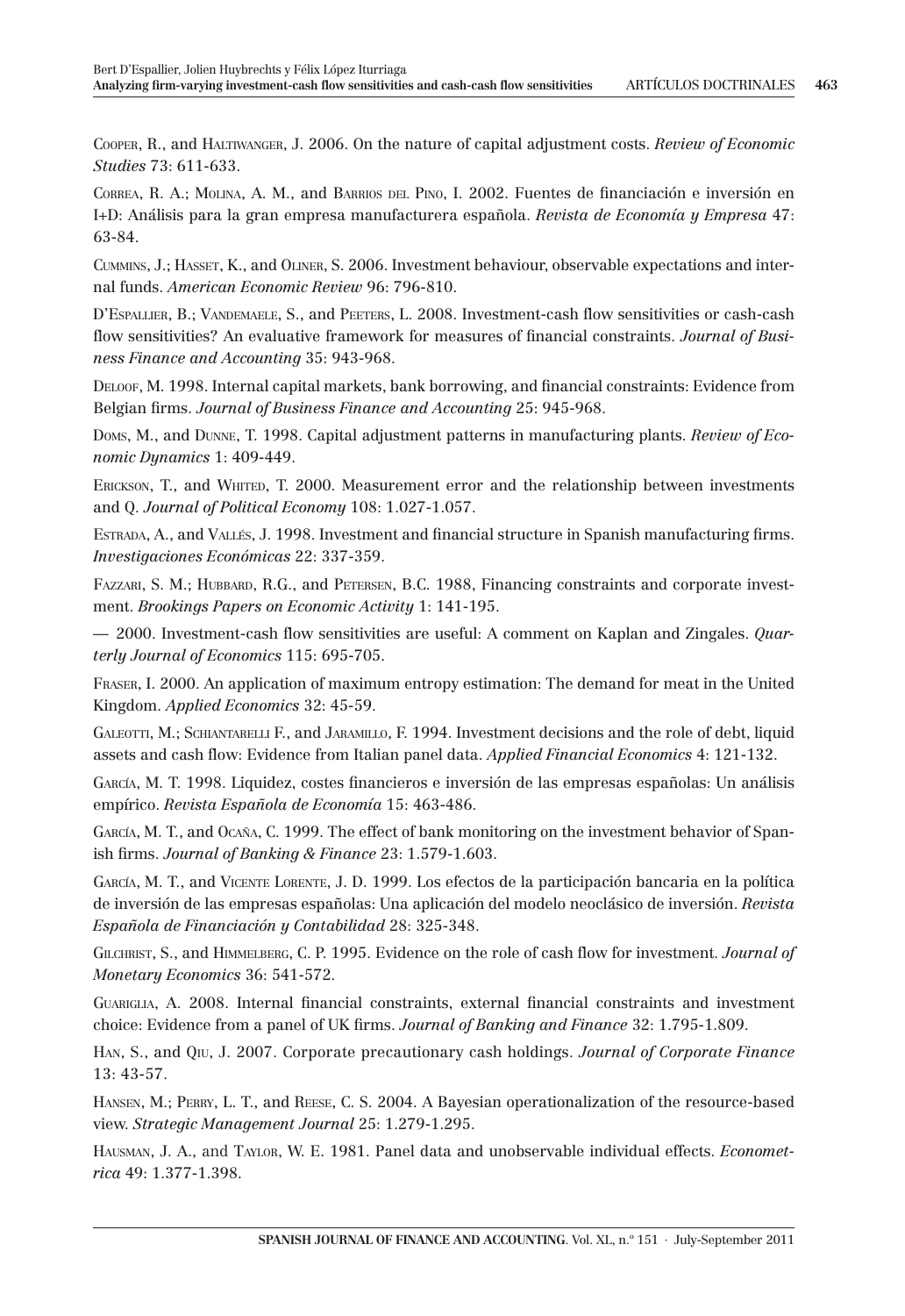HERNANDO, I. and MARTÍNEZ-CARRASCAL, C. 2008. The impact of financial variables on firms' real decisions: Evidence from Spanish firm-level data. *Journal of Macroeconomics* 30: 543-561.

HERNANDO, I. and TIOMO, A. 2002. Financial constraints and investment in France and Spain: A comparison using firm level data. *Bank of Spain Working paper* 214.

HERNANDO, I. and VALLÉS, J. 1992, Inversión y restricciones financieras: Evidencia en las empresas manufactureras españolas. *Moneda y Crédito* 195: 185-222.

HOSHI, T.; KASHYAP, A., and SCHARFSTEIN, D. 1991. Corporate structure, liquidity and investment: Evidence from Japanese industrial groups, *Quarterly Journal of Business and Finance* 106: 33-60.

HOVAKIMIAN, G. 2009. Determinants of investment cash flow sensitivity, *Financial Management* 38: 161-183.

HOVAKIMIAN, A., and HOVAKIMIAN, G. 2009. Cash flow sensitivity of investment, *European Financial Management* 15: 47-65.

ISLAM, S. S., and MOZUMDAR, A. 2007. Financial market development and the importance of internal cash: Evidence from international data. *Journal of Banking and Finance* 31: 641-658.

KADAPAKKAM, P. R.; KUMAR, P. C., AND RIDDICK, L. A. 1998. The impact of cash flows and firm size on investment: The international evidence. *Journal of Banking and Finance* 22: 293-320.

KAPLAN, S. N., and ZINGALES, L. 1997, Do investment-cash flow sensitivities provide useful measures of financing constraints? *Quarterly Journal of Economics* 112: 169-215.

 $-$  2000. Investment-cash flow sensitivities are not valid measures of financing constraints, *Quarterly Journal of Economics* 115: 707-712.

KASHYAP, A.; LAMONT, O., and STEIN, J. 1994, Credit conditions and the cyclical behavior of inventories, *Quarterly Journal of Economics* 109: 565-592.

KHURANA, I.; MARTIN, X., and PEREIRA, R. 2006. Financial development and the cash flow sensitivity of cash. *Journal of Financial & Quantitative Analysis* 41: 787-806.

KOOP, G. 2003. Bayesian econometrics*.* New Jersey: Wiley Interscience.

LANCASTER, T. 2004. An introduction to modern Bayesian econometrics*.* New Jersey: Blackwell Publishing.

LIN, Y. 2007. The cash flow sensitivity of cash: Evidence from Taiwan. *Applied Financial Economics* 17: 1.013-1.024.

LYANDRES, E. 2007. Costly external financing, investment timing and investment-cash flow sensitivity. *Journal of Corporate Finance* 13: 959-980.

LOZANO, B.; MIGUEL, A., and PINDADO, J. 2001. Determinantes financieros de los activos inmateriales. *Revista de Economía Aplicada* 27: 63-81.

MAESTRO, M. H.; MIGUEL, A., and PINDADO, J. 2007. Modelo de inversión basado en la ecuación de Euler con límite máximo de endeudamiento: Evidencia empírica internacional. *Cuadernos de Economía y Dirección de la Empresa* 30: 93-128.

MAROTO ACÍN, J. A. 1997, Ahorro empresarial e inversión. *Papeles de Economía Española* 70: 84-99.

MARRA DOMÍNGUEZ, M. A. 2007. Tamaño, restricciones financieras e inversión en I+D. Revista de Eco*nomía Aplicada* 15: 99-123.

MATO, G. 1988. Investment demand at the firm level: The case of Spain. *Recherches Economiques de Louvain* 54: 325-336.

— 1990. Estructura fi nanciera y actividad real de las empresas industriales, *Economía Industrial* 272: 107-114.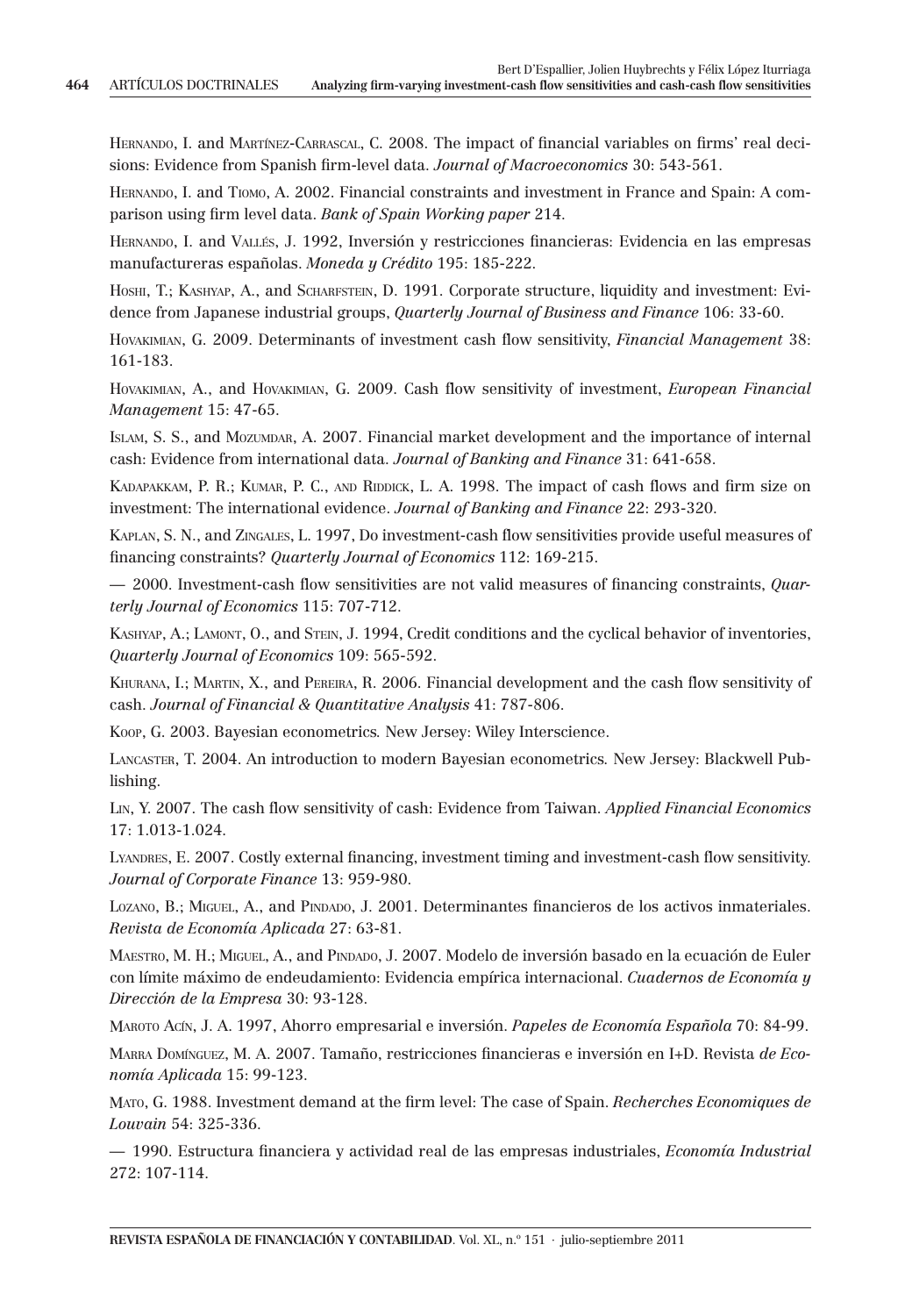MIGUEL, A., and PINDADO, J. 2001. Determinants of capital structure: new evidence from Spanish panel data. *Journal of Corporate Finance* 7(1): 77-99.

RAUH, J. D. 2006. Investment and financing constraints: Evidence from the funding of corporate pension plans. *Journal of Finance* 61: 33-71.

RIDDICK, L., and WHITED T. 2009. The corporate propensity to save*. Journal of Finance* 64: 1.729-1.766.

RODRÍGUEZ BRITO, M. G. 2001. Restricciones financieras en un contexto de asimetrías informativas: Incidencia de la estructura financiera en las decisiones de inversión. *Estudios de Economía Aplicada* 18: 209-232.

SUCH, M. J. and PARTE, L. 2007. La financiación de la actividad productiva: Una aproximación empírica a los determinantes del endeudamiento de las empresas hoteleras españolas. *Revista Española de Financiación y Contabilidad* 36(133): 147-174.

WEI, J. and ZHANG, Y. 2008. Ownership structure, cash flow, and capital investment: Evidence from East Asian economies before the financial crisis. *Journal of Corporate Finance* 14: 118-132.

WHITED, T. and WU, G. 2006. Financial constraints risk, *The Review of Financial Studies* 19: 531-558.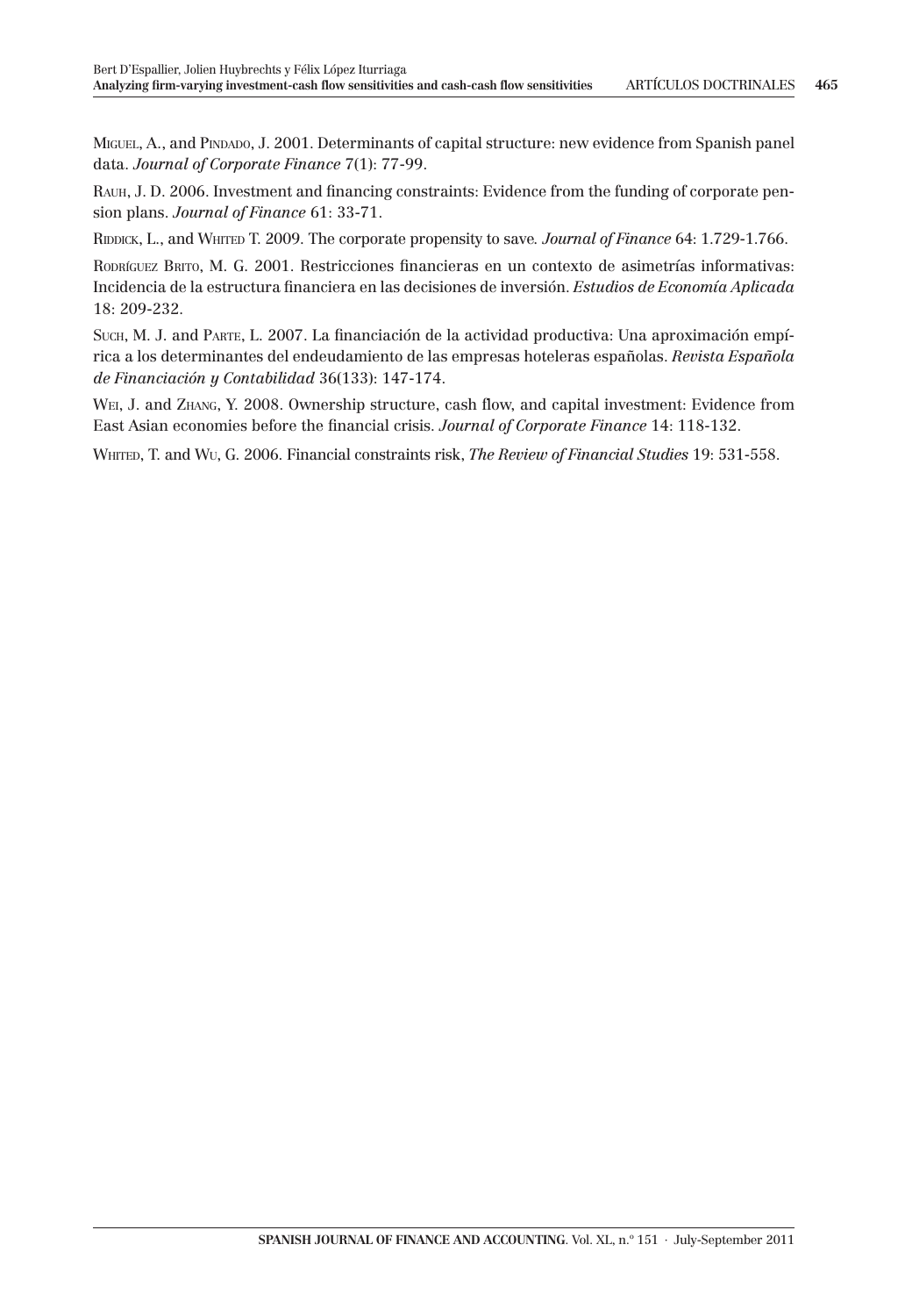## **APPENDIX ON BAYESIAN ECONOMETRICS**

In the Bayesian philosophy, parameters are estimated by combining prior information on the parameter with data using Bayes' theorem:

$$
p(\theta|y) \approx p(y|\theta) \cdot p(\theta) \tag{A1}
$$

Equation (A1) is the continuous version of Bayes' conditional probability theorem, which states that the distribution of a certain parameter conditional on the data  $p(\theta|y)$  can be calculated by combining the distribution of the data  $p(y|\theta)$  with the prior distribution on the parameter  $p(\theta)$ . The element  $p(\theta|\theta)$  is called the likelihood and summarizes the probability of the data for each possible value of the parameter. The element  $p(\theta)$  is called the «prior information» and summarizes all existing prior knowledge on the parameter. The outcome of combining these two elements is the posterior density  $p(\theta | y)$ , which summarizes the new and updated belief of parameter  $\theta$  based upon what was already known about the parameter (the prior) and new evidence brought on by the data (likelihood).

This method for recovering information about a certain parameter can be extended to estimate the parameters of any regression model using a five-step algorithm (Lancaster, 2004; Koop, 2003; Hansen *et al*., 2004). Suppose that we want to estimate the parameters of a panel data regression model with two regressors as follows:

$$
y_{i,t} = \beta_0 + \beta_1 x I_{i,t} + \beta_2 x I_{i,t} + u_{i,t}
$$
 (A2)

In the first step, the econometric model is written as a probability model conditional upon different values for the set of parameters:

$$
y_{i,t} \approx N(\mu_{i,t}, \sigma_i^2) \tag{A3}
$$

$$
\mu_{i,t} = \beta_0 + \beta_1 x I_{i,t} + \beta_2 x I_{i,t}
$$
\n(A4)

Equations (A3) and (A4) state that the dependent variable  $y_{i,t}$  can be considered a realization of a normal distribution with expected value given by the regression model. In the second step, prior information is written down in a probability distribution for each parameter. Usually vague or uninformative priors are taken so that priors encompass reasonable values for the parameters. For instance:

$$
\beta_0 = N(0, 100) \tag{A5}
$$

$$
\beta_1 = N(0,100) \tag{A6}
$$

$$
\beta_3 = N(0,100) \tag{A7}
$$

$$
\tau = 1 / \sigma_t^2 = \Gamma (0.001, 0.001)
$$
 (A8)